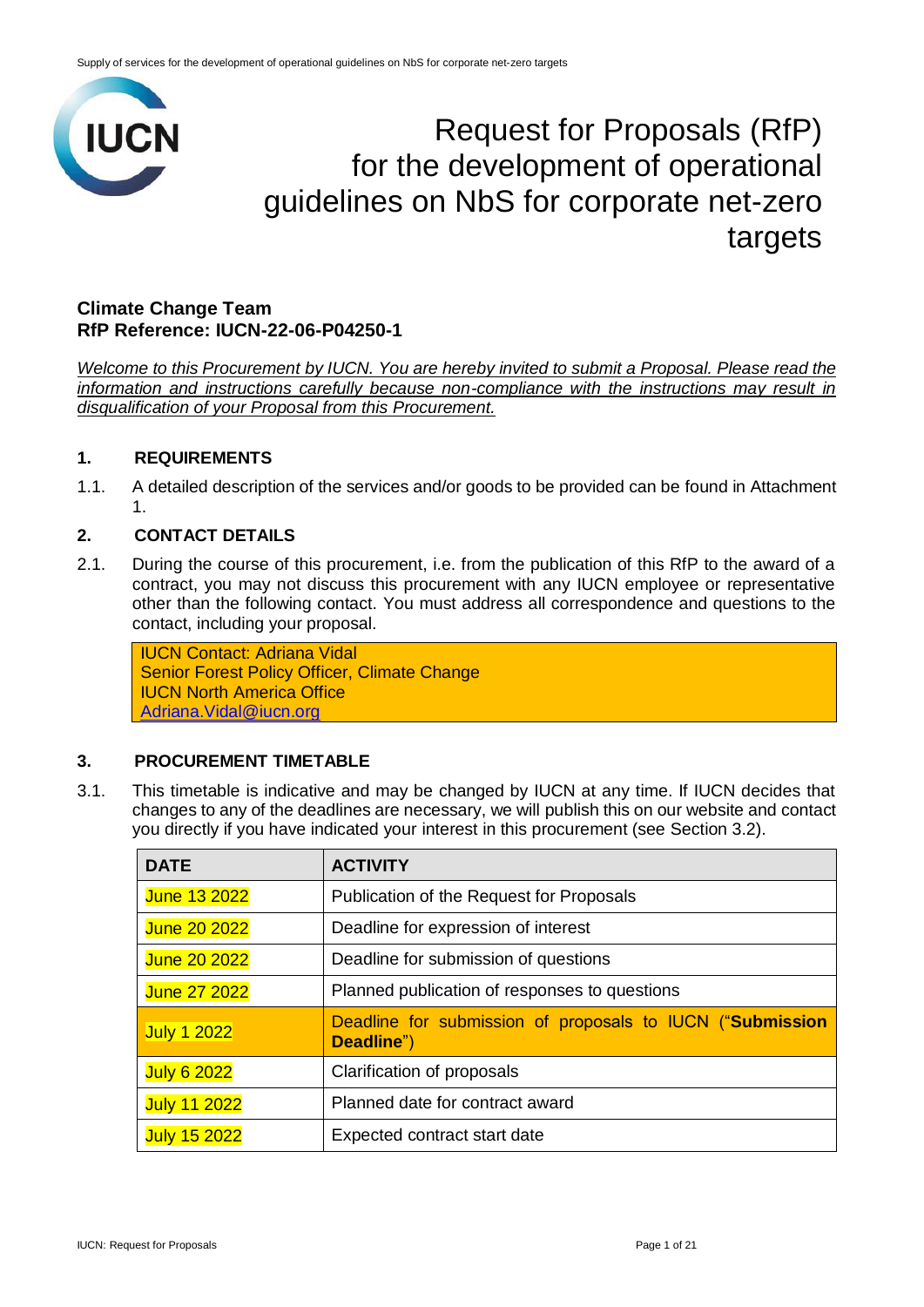3.2. Please email the IUCN contact to express your interest in submitting a proposal by the deadline stated below. This will help IUCN to keep you updated regarding the procurement.

# **4. COMPLETING AND SUBMITTING A PROPOSAL**

- 4.1. Your Proposal must consist of the following four separate documents:
	- Signed Declaration of Undertaking (see Attachment 2)
	- Pre-Qualification Information (see Section 4.3 below)
	- Technical Proposal (see Section 4.4 below)
	- Financial Proposal (see Section 4.5 below)

Proposals must be prepared in English.

4.2. Your Proposal must be submitted by email to the IUCN Contact (see Section 2). The subject heading of the email shall be [RfP Reference – bidder name]. The bidder name is the name of the company/organisation on whose behalf you are submitting the proposal, or your own surname if you are bidding as a self-employed consultant. Your proposal must be submitted in PDF format. You may submit multiple emails suitably annotated, e.g. Email 1 of 3, if attached files are too large to suit a single email transmission. You may not submit your Proposal by uploading it to a file-sharing tool.

**IMPORTANT:** Submitted documents must be password-protected so that they cannot be opened and read before the submission deadline. Please use the same password for all submitted documents. After the deadline has passed and within 12 hours, please send the password to the IUCN Contact. This will ensure a secure bid submission and opening process. Please DO NOT email the password before the deadline for Proposal submission.

#### 4.3. *Pre-Qualification Criteria*

IUCN will use the following Pre-Qualification Criteria to determine whether you have the capacity to provide the required goods and/or services to IUCN. Please provide the necessary information in a single, separate document.

|   | <b>Pre-Qualification Criteria</b>                                               |
|---|---------------------------------------------------------------------------------|
|   | 3 relevant references of clients similar to IUCN / similar work                 |
|   | Confirm that you have all the necessary legal registrations to perform the work |
| 3 | State your annual turnover for each of the past 3 years                         |
|   | How many employees does your organisation have who are qualified for this work? |

#### 4.4. *Technical Proposal*

The technical proposal must address each of the criteria stated below explicitly and separately, quoting the relevant criteria reference number (left-hand column).

Proposals in any other format will significantly increase the time it takes to evaluate, and such Proposals may therefore be rejected at IUCN's discretion.

Where CVs are requested, these must be of the individuals who will actually carry out the work specified. The individuals you put forward may only be substituted with IUCN's approval.

IUCN will evaluate technical proposals with regards to each of the following criteria and their relative importance:

| <b>Description</b>                                                 | Information to provide                               | <b>Relative</b><br>weight |
|--------------------------------------------------------------------|------------------------------------------------------|---------------------------|
| Relevant expertise of the consultant,<br>demonstrated by past work | Similar or complementary<br>publications or projects | 20%                       |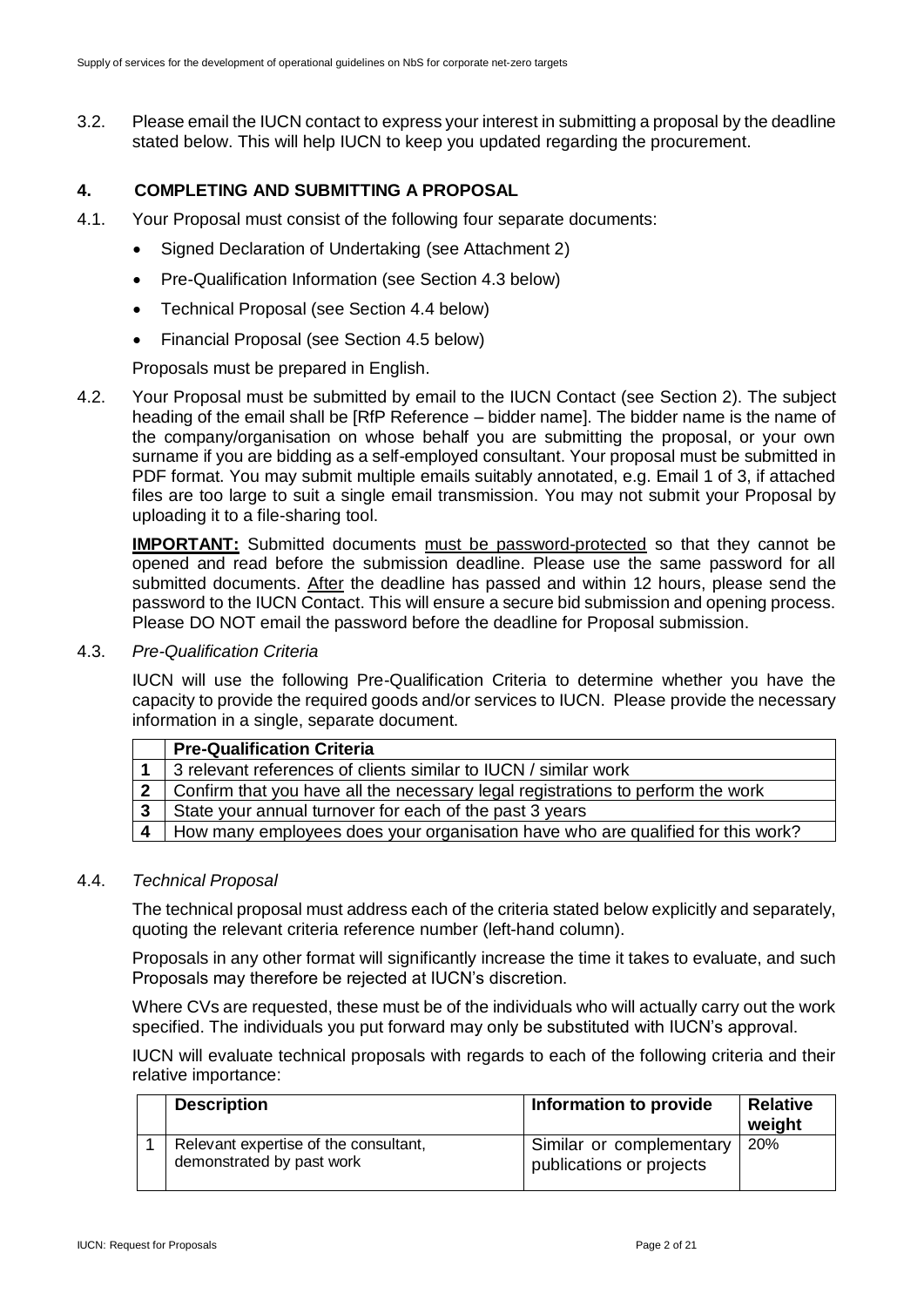| 2  | Technical proposal shows clear understanding of<br>the objectives of the assignment                                                                                         | Additional<br>information<br>responding to the ToRs<br>sections | 25%  |
|----|-----------------------------------------------------------------------------------------------------------------------------------------------------------------------------|-----------------------------------------------------------------|------|
| 3  | Approaches suggested in the technical proposal<br>are well-defined, relevant and correspond to the<br>assignment of the TORs                                                | Conceptual framework                                            | 25%  |
| 4  | Approaches suggested in the technical proposal,<br>including work plan, are feasible and provide<br>clear path for successful, on-time, on-budget<br>completion of the work | Work plan                                                       | 25%  |
| 5. | Demonstrated excellent communication ability,<br>and ability to work under tight timelines and<br>manage and resolve issues and problems as<br>they arise                   | CVs of team members                                             | 5%   |
|    | OTAL                                                                                                                                                                        |                                                                 | 100% |

## 4.5. *Financial Proposal*

- 4.5.1. The financial proposal must be a fixed and firm price for the provision of the goods/services stated in the RfP in their entirety.
- 4.5.2. *Prices include all costs*

Submitted rates and prices are deemed to include all costs, insurances, taxes (except VAT, see below), fees, expenses, liabilities, obligations, risk and other things necessary for the performance of the Terms of Reference or Specification of Requirements. IUCN will not accept charges beyond those clearly stated in the Financial Proposal. This includes applicable withholding taxes and similar. It is your responsibility to determine whether such taxes apply to your organisation and to include them in your financial offer.

4.5.3. *Applicable Goods and Services Taxes*

Proposal rates and prices shall be exclusive of Value Added Tax.

4.5.4. *Currency of proposed rates and prices*

All rates and prices submitted by Proposers shall be in Euros.

4.5.5. *Breakdown of rates and prices*

For information only, the price needs to be broken down as follows:

| Description                   | Quantity | Unit Price | <b>Total Price</b> |
|-------------------------------|----------|------------|--------------------|
| Daily rates                   |          |            |                    |
| Cost per page (for design and |          |            |                    |
| layout)                       |          |            |                    |
| <b>TOTAL</b>                  |          |            |                    |

- 4.6. Additional information not requested by IUCN should not be included in your Proposal and will not be taken into account in the evaluation.
- 4.7. Your proposal must remain valid and capable of acceptance by IUCN for a period of 90 calendar days following the submission deadline.
- 4.8. *Withdrawals and Changes*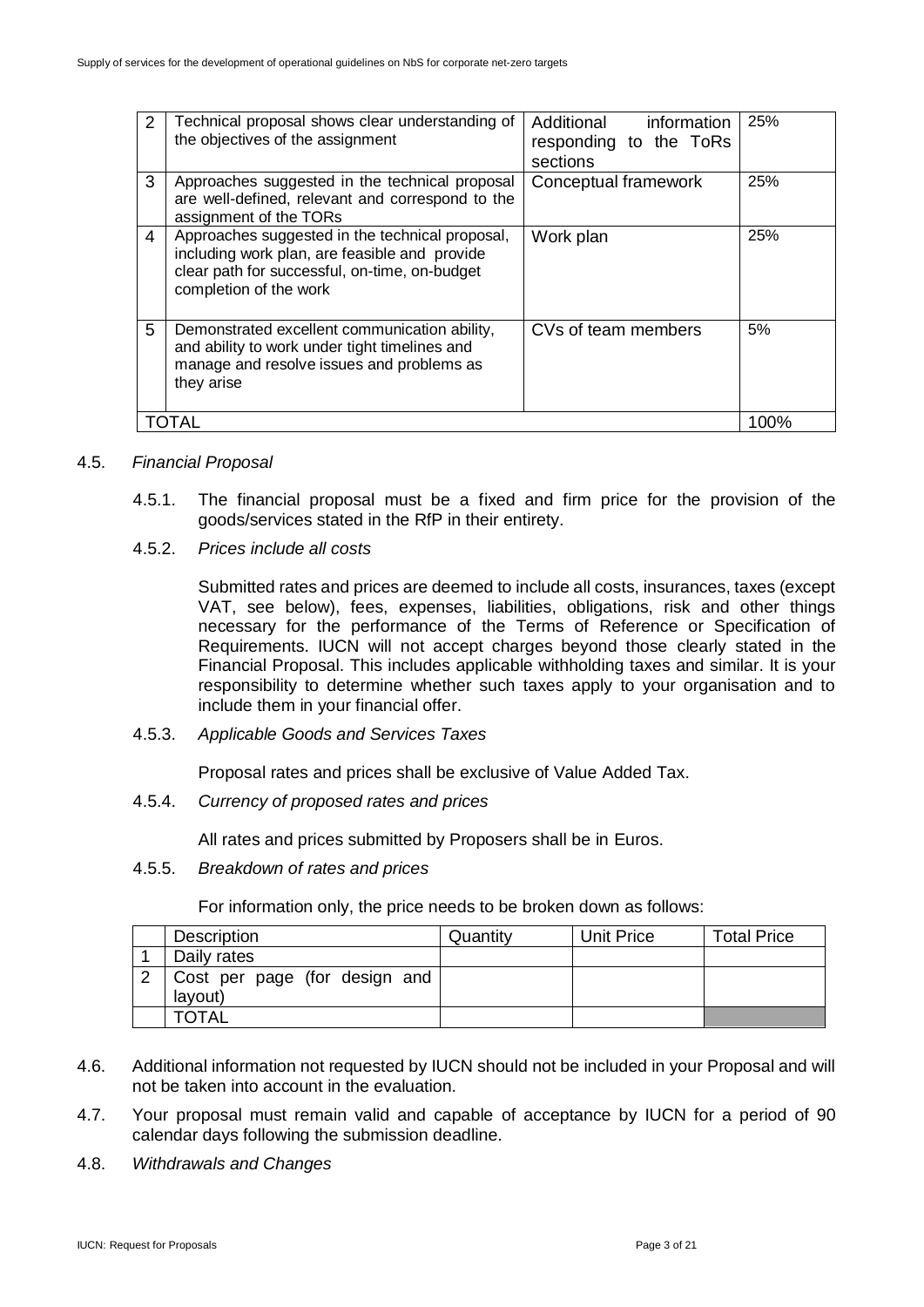You may freely withdraw or change your proposal at any time prior to the submission deadline by written notice to the IUCN Contact. However, in order to reduce the risk of fraud, no changes or withdrawals will be accepted after the submission deadline.

# **5. EVALUATION OF PROPOSALS**

#### 5.1. *Completeness*

IUCN will firstly check your proposal for completeness. Incomplete proposals will not be considered further.

#### 5.2. *Pre-Qualification Criteria*

Only proposals that meet all of the pre-qualification criteria will be evaluated.

## 5.3. *Technical Evaluation*

## 5.3.1. *Scoring Method*

Your proposal will be assigned a score from 0 to 10 for each of the technical evaluation criteria, such that '0' is low and '10' is high.

5.3.2. *Minimum Quality Thresholds*

Proposals that receive a score of '0' for any of the criteria will not be considered further.

## 5.3.3. *Technical Score*

Your score for each technical evaluation criterion will be multiplied with the respective relative weight (see Section 4.4) and these weighted scores added together to give your proposal's overall technical score.

## 5.4. *Financial Evaluation and Financial Scores*

The financial evaluation will be based upon the full total price you submit. Your financial proposal will receive a score calculated by dividing the lowest financial proposal that has passed the minimum quality thresholds (see Section 5.3.2) by the total price of your financial proposal.

Thus, for example, if your financial proposal is for a total of CHF 100 and the lowest financial proposal is CHF 80, you will receive a financial score of 80/100 = 80%

5.5. *Total Score*

Your proposal's total score will be calculated as the weighted sum of your technical score and your financial score.

The relative weights will be:

| Technical:        | 70% |
|-------------------|-----|
| <b>Financial:</b> | 30% |

Thus, for example, if your technical score is 83% and your financial score is 77%, you will receive a total score of 83  $*$  70% + 77  $*$  30% = 58.1% + 23.1% = 81.2%.

Subject to the requirements in Sections 4 and 7, IUCN will award the contract to the bidder whose proposal achieves the highest total score.

# **6. EXPLANATION OF PROCUREMENT PROCEDURE**

- 6.1. IUCN is using the Open Procedure for this procurement. This means that the contracting opportunity is published on IUCN's website and open to all interested parties to take part, subject to the conditions in Section 7 below.
- 6.2. You are welcome to ask questions or seek clarification regarding this procurement. Please email the IUCN Contact (see Section 2), taking note of the deadline for submission of questions in Section 3.1.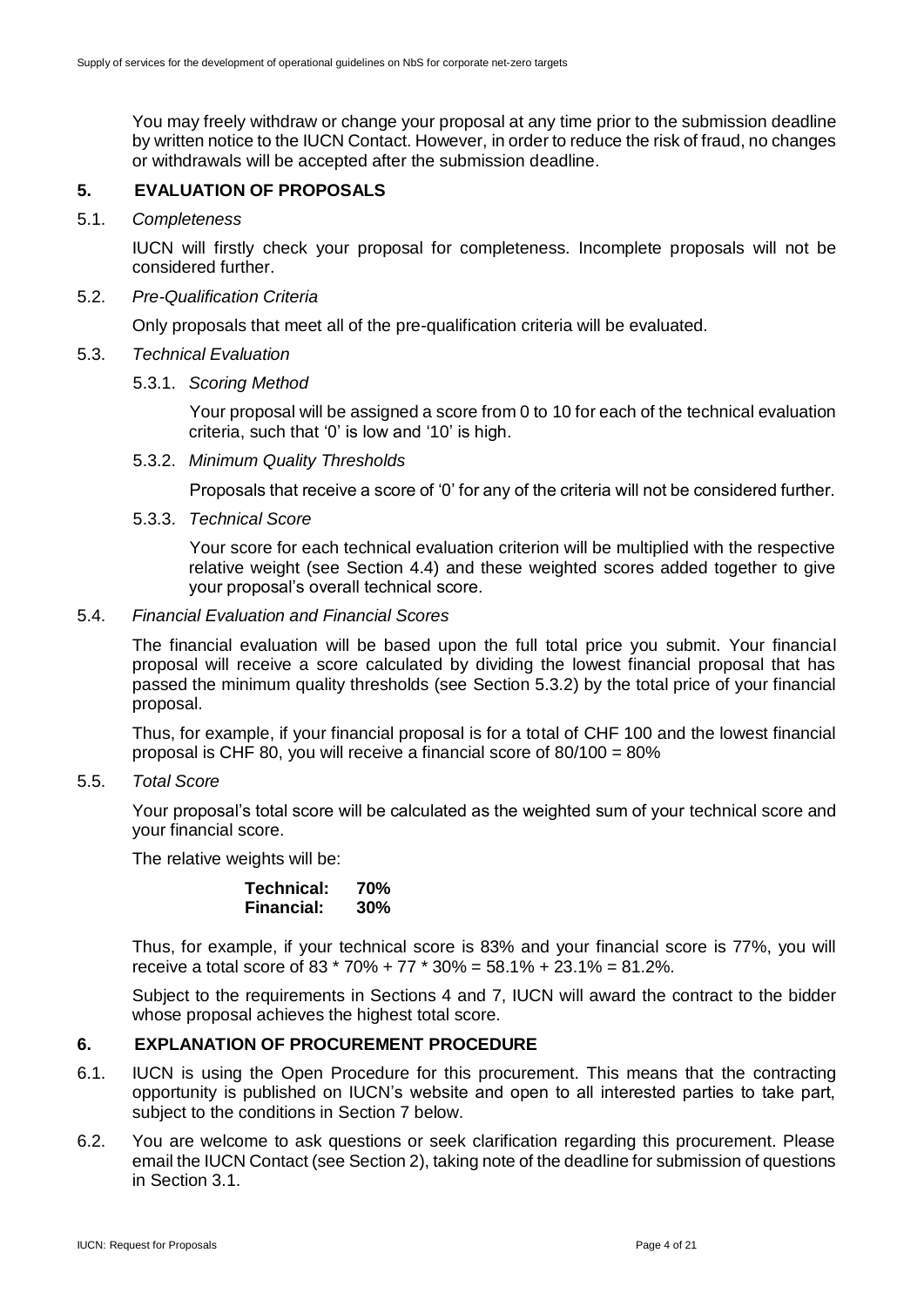- 6.3. All proposals must be received by the submission deadline in Section 3.2 above. Late proposals will not be considered. All proposals received by the submission deadline will be evaluated by a team of three or more evaluators in accordance with the evaluation criteria stated in this RfP. No other criteria will be used to evaluate proposals. The contract will be awarded to the bidder whose proposal received the highest Total Score. IUCN does, however, reserve the right to cancel the procurement and not award a contract at all.
- 6.4. IUCN will contact the bidder with the highest-scoring proposal to finalise the contract. We will contact unsuccessful bidders after the contract has been awarded and provide detailed feedback. The timetable in Section 3.1 gives an estimate of when we expect to have completed the contract award, but this date may change depending on how long the evaluation of proposals takes.

# **7. CONDITIONS FOR PARTICIPATION IN THIS PROCUREMENT**

- 7.1. To participate in this procurement, you are required to submit a proposal, which fully complies with the instructions in this RfP and the Attachments.
	- 7.1.1. It is your responsibility to ensure that you have submitted a complete and fully compliant proposal.
	- 7.1.2. Any incomplete or incorrectly completed proposal submission may be deemed noncompliant, and as a result you may be unable to proceed further in the procurement process.
	- 7.1.3. IUCN will query any obvious clerical errors in your proposal and may, at IUCN's sole discretion, allow you to correct these, but only if doing so could not be perceived as giving you an unfair advantage.
- 7.2. In order to participate in this procurement, you must meet the following conditions:
	- Free of conflicts of interest
	- Registered on the relevant professional or trade register of the country in which you are established (or resident, if self-employed)
	- In full compliance with your obligations relating to payment of social security contributions and of all applicable taxes
	- Not been convicted of failing to comply with environmental regulatory requirements or other legal requirements relating to sustainability and environmental protection
	- Not bankrupt or being wound up
	- Never been guilty of an offence concerning your professional conduct
	- Not involved in fraud, corruption, a criminal organisation, money laundering, terrorism, or any other illegal activity.
- 7.3. You must complete and sign the Declaration of Undertaking (see Attachment 2).
- 7.4. If you are participating in this procurement as a member of a joint venture, or are using subcontractors, submit a separate Declaration of Undertaking for each member of the joint venture and sub-contractor, and be clear in your proposal which parts of the goods/services are provided by each partner or sub-contractor.
- 7.5. Each bidder shall submit only one proposal, either individually or as a partner in a joint venture. In case of joint venture, one company shall not be allowed to participate in two different joint ventures in the same procurement nor shall a company be allowed to submit a proposal both on its behalf and as part of a joint venture for the same procurement. A bidder who submits or participates in more than one proposal (other than as a subcontractor or in cases of alternatives that have been permitted or requested) shall cause all the proposals with the bidder's participation to be disqualified.
- 7.6. By taking part in this procurement, you accept the conditions set out in this RfP, including the following: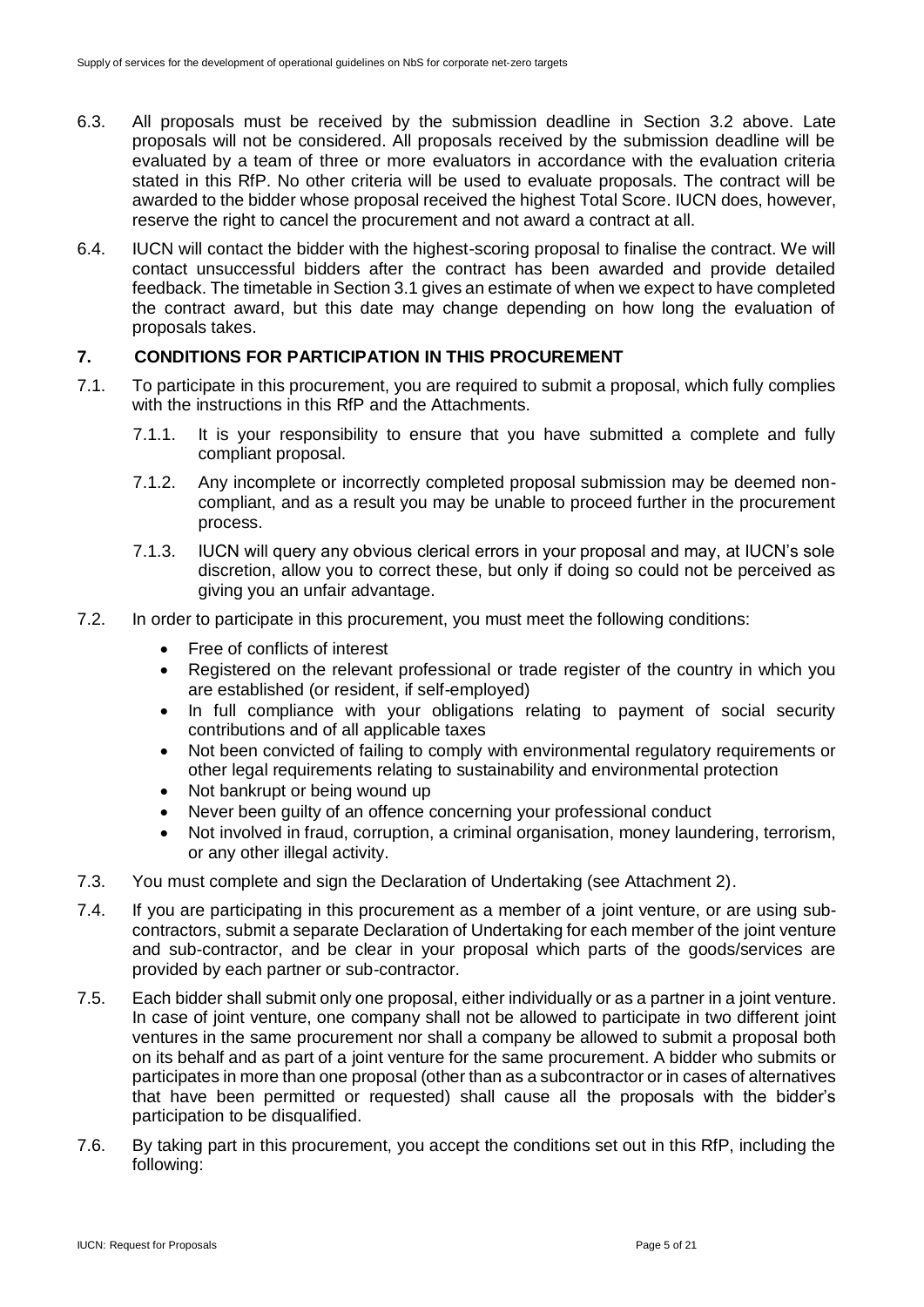- It is unacceptable to give or offer any gift or consideration to an employee or other representative of IUCN as a reward or inducement in relation to the awarding of a contract. Such action will give IUCN the right to exclude you from this and any future procurements, and to terminate any contract that may have been signed with you.
- Any attempt to obtain information from an employee or other representative of IUCN concerning another bidder will result in disqualification.
- Any price fixing or collusion with other bidders in relation to this procurement shall give IUCN the right to exclude you and any other involved bidder(s) from this and any future procurements and may constitute a criminal offence.

## **8. CONFIDENTIALITY AND DATA PROTECTION**

- 8.1. IUCN follows the European Union's General Data Protection Regulation (GDPR). The information you submit to IUCN as part of this procurement will be treated as confidential and shared only as required to evaluate your proposal in line with the procedure explained in this RfP, and for the maintenance of a clear audit trail. For audit purposes, IUCN is required to retain your proposal in its entirety for 10 years and make this available to internal and external auditors and donors as and when requested.
- 8.2. In the Declaration of Undertaking (Attachment 2) you need to give IUCN express permission to use the information you submit in this way, including personal data that forms part of your proposal. Where you include personal data of your employees (e.g. CVs) in your proposal, you need to have written permission from those individuals to share this information with IUCN, and for IUCN to use this information as indicated in 8.1. Without these permissions, IUCN will not be able to consider your proposal.

## **9. COMPLAINTS PROCEDURE**

If you have a complaint or concern regarding the propriety of how a competitive process is or has been executed, then please contact [procurement@iucn.org.](mailto:procurement@iucn.org) Such complaints or concerns will be treated as confidential and are not considered in breach of the above restrictions on communication (Section 2.1).

#### **10. CONTRACT**

The contract will be based on IUCN's template in Attachment 3, the terms of which are not negotiable. They may, however, be amended by IUCN to reflect particular requirements from the donor funding this particular procurement.

# **11. ABOUT IUCN**

IUCN is a membership Union uniquely composed of both government and civil society organisations. It provides public, private and non-governmental organisations with the knowledge and tools that enable human progress, economic development and nature conservation to take place together.

Headquartered in Switzerland, IUCN Secretariat comprises around 1,000 staff with offices in more than 50 countries.

Created in 1948, IUCN is now the world's largest and most diverse environmental network, harnessing the knowledge, resources and reach of more than 1,300 Member organisations and some 10,000 experts. It is a leading provider of conservation data, assessments and analysis. Its broad membership enables IUCN to fill the role of incubator and trusted repository of best practices, tools and international standards.

IUCN provides a neutral space in which diverse stakeholders including governments, NGOs, scientists, businesses, local communities, indigenous peoples organisations and others can work together to forge and implement solutions to environmental challenges and achieve sustainable development.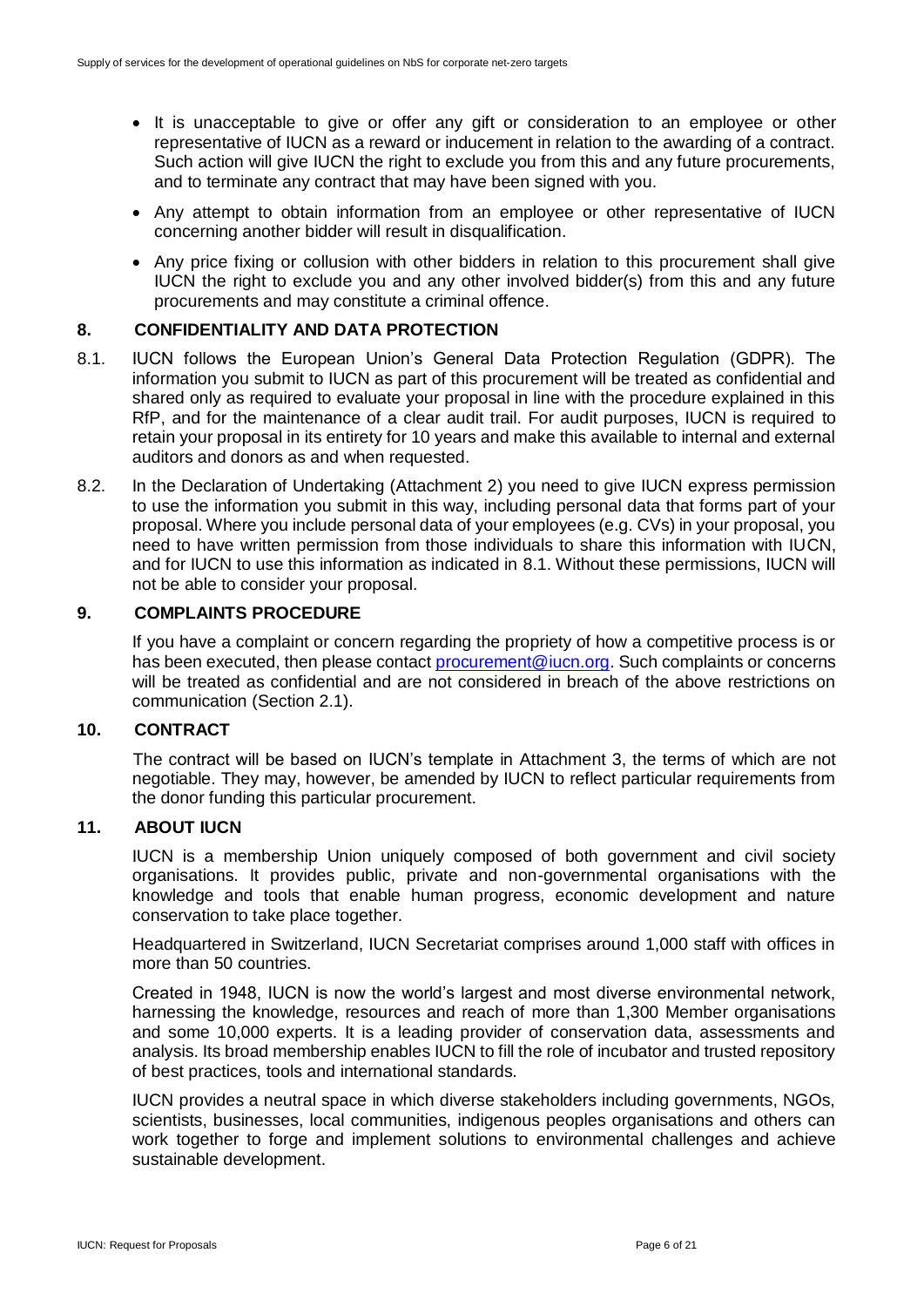Working with many partners and supporters, IUCN implements a large and diverse portfolio of conservation projects worldwide. Combining the latest science with the traditional knowledge of local communities, these projects work to reverse habitat loss, restore ecosystems and improve people's well-being.

[www.iucn.org](http://www.iucn.org/) <https://twitter.com/IUCN/>

# **12. ATTACHMENTS**

Attachment 1 *Specification of Requirements / Terms of Reference*

- Attachment 2 *Declaration of Undertaking (select 2a for companies or 2b for self-employed as applicable to you)*
- Attachment 3 *Contract Template*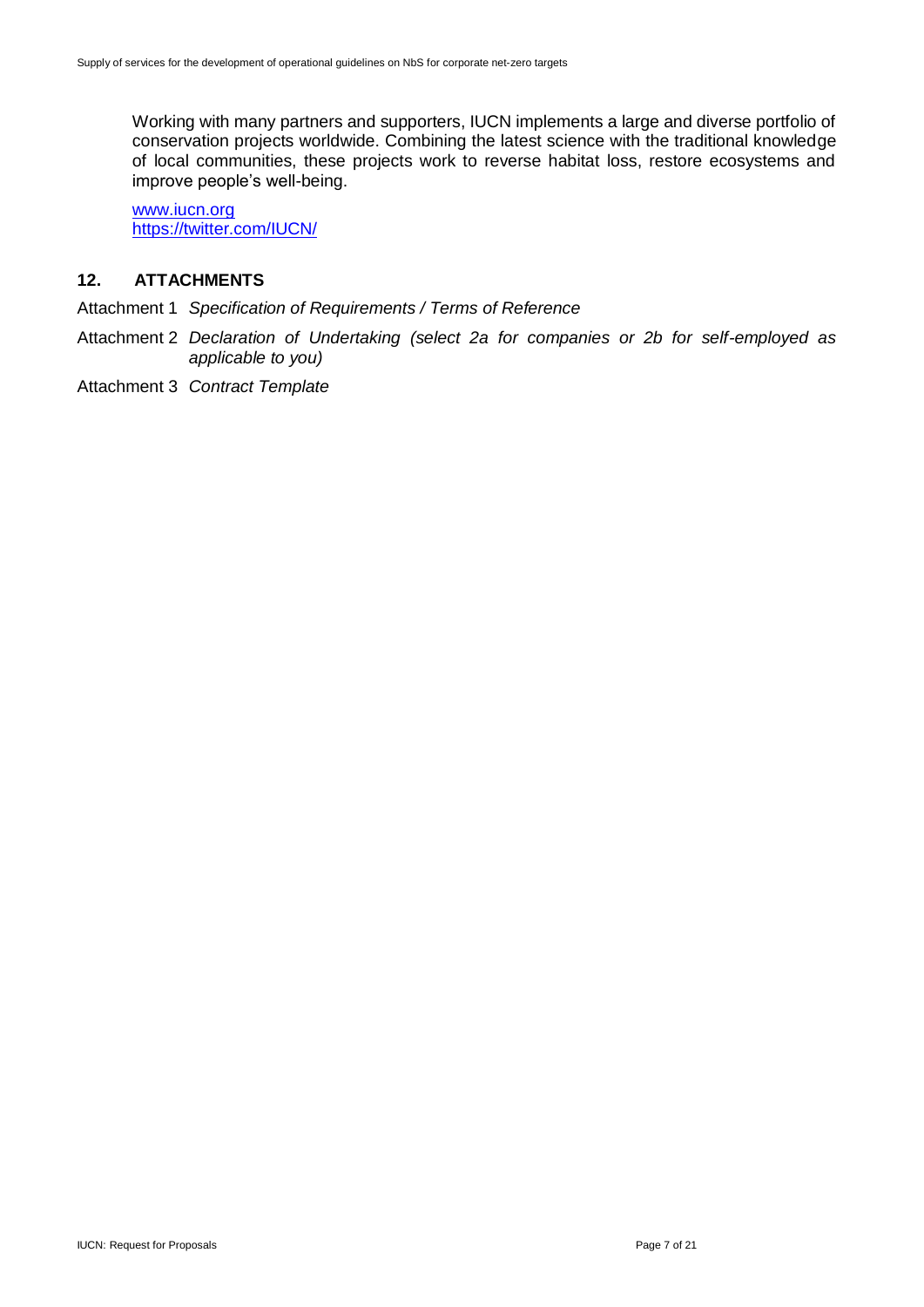# Attachment 1

## **Terms of Reference International consultancy for the development of Operational Guidelines on NbS for corporate net-zero targets**

#### *Background*

IUCN is wholly committed to accelerating a just and equitable transition to a low carbon future, for the protection of people and the planet. Accelerating climate action requires a global transition to clean and renewable energy sources, along with a suite of climate mitigation actions including eliminating the use of coal for energy, reducing fossil fuel consumption, decarbonizing heavy and light industries, transforming agriculture and food systems, halting deforestation, and restoring ecosystems which can absorb and store carbon. Collectively, these actions offer a window of opportunity to not only address climate change, but improve social, environmental, and economic outcomes for all.

Nature-based Solutions – based on the protection, restoration and sustainable management of the world's ecosystems – are a critical tool for climate action. NbS could contribute around 30% of the global mitigation required by 2030/2050 to achieve the 1.5/2°C temperature rise goal agreed to under the Paris Agreement (Griscom et al 2017, Roe et al 2019). Note that this contribution translates into emission reductions and removals, within and beyond the supply chain.

While nature provides critical solutions to the climate crisis, NbS alone cannot close the gap between global carbon emissions and climate targets. The remaining 70% of global mitigation is still required. Furthermore, continued global warming may limit the potential of nature for climate mitigation and adaptation. NbS must be implemented together with rapid and aggressive decarbonization of all sectors and cannot be a substitute that allows countries and corporations to continue with business-as-usual emissions.

Nature-based solutions translate into many different actions across productive sectors as part of their decarbonization strategies. In addition to these actions geared toward reducing emissions within sectors' supply chains, NbS can also generate carbon sequestration beyond companies' supply chains, where these mitigation outcomes could be used to neutralize residual emissions in line with the principles and guidance for science-based corporate net-zero targets.

As political recognition and uptake of NbS continue to grow, there is a need to implement NbS by responding to robust standards and stringent criteria and guidelines to ensure that the use of NbS in netzero strategies is appropriate, impactful and well-planned.

Based on the mandate from [WCC 2020 Res 114](https://portals.iucn.org/library/node/49786) and [WCC 2020 Res 60](https://portals.iucn.org/library/node/49199) and building from a [global survey](hhttps://drive.google.com/drive/folders/1xBje97ianxC8-WulgdwOxkIRp_tLlRgg) carried out in 2021 across IUCN's [membership and constituency,](https://www.youtube.com/watch?v=hIct7jxNiIM) IUCN Secretariat is seeking to develop guidelines on the use and implementation of NbS in the context of corporate net-zero targets.

#### *Objectives*

- 1. To prepare guidelines for companies in different sectors that are interested in (i) uptaking NbS best practices to contribute to their net-zero targets (within and beyond the supply chain) and, as a result, develop solid plans aligned with NbS definition and standards, as well as (ii) receiving direction on quantifying contributions of their implemented NbS in addition to carbon. These guidelines will:
	- 1.1. Examine the latest literature and evidence on the use of NbS to achieve net-zero by the corporate sector;
	- 1.2. Generate realistic scenarios and options for the responsible application of NbS in net-zero pathways, building practical guidance.
	- 1.3. Incorporate in the guidance best practice to report NbS implementation for net-zero as well as reporting on benefits beyond carbon (biodiversity, communities, etc),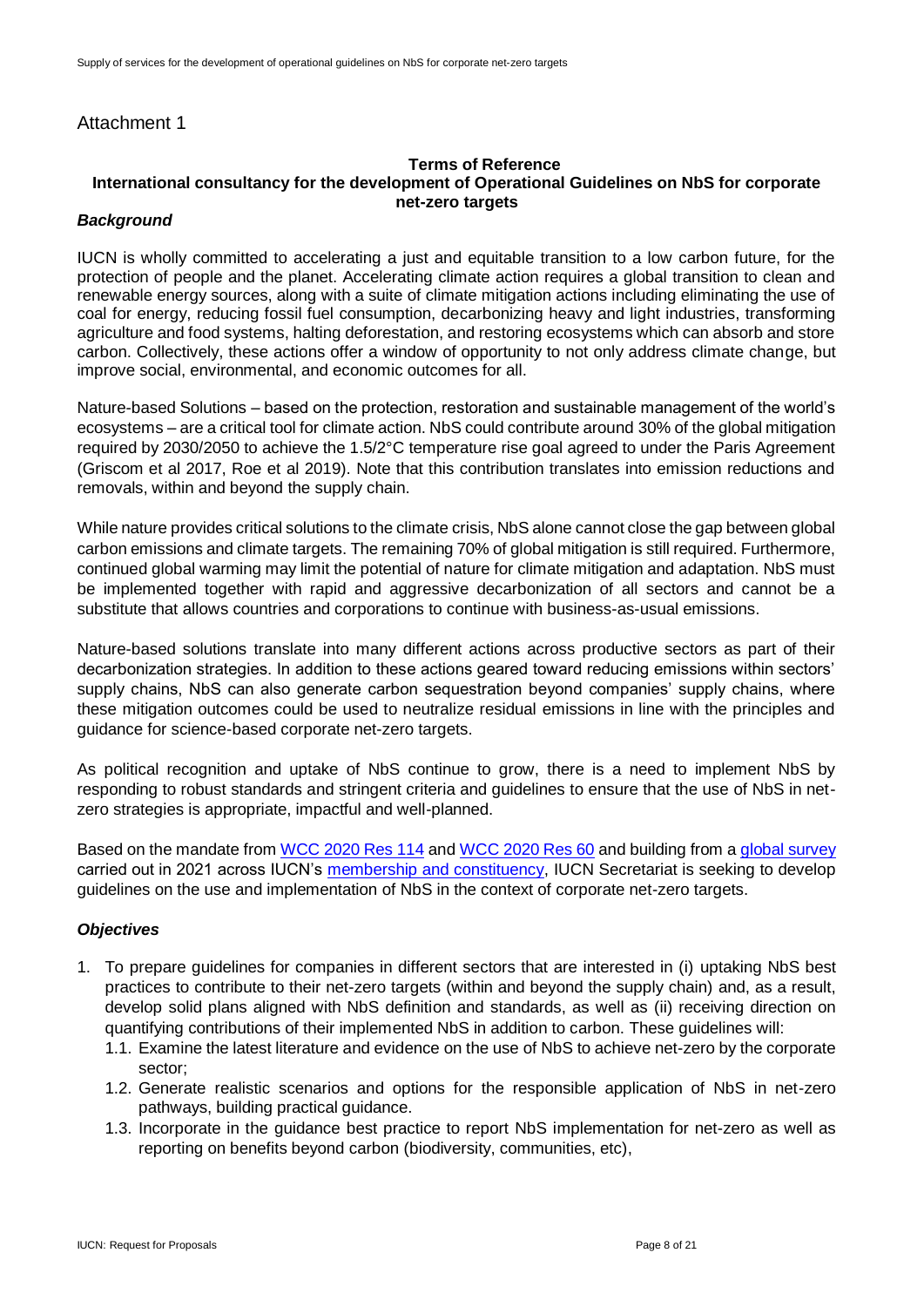1.4. Incorporate case studies and interviews from the private sector to highlight common challenges and opportunities (case studies to be developed by IUCN).

Key considerations:

These guidelines should be consistent with the NbS definition, the NbS standards and the mitigation hierarchy, covering the whole suite of potential uses of NbS under companies' net-zero strategies:

| Nature-based Solutions for CC following the mitigation hierarchy <sup>1</sup>                                  |                                                                                                                                                                                                            |                                                                                                                                                                                   |  |  |  |  |  |  |  |
|----------------------------------------------------------------------------------------------------------------|------------------------------------------------------------------------------------------------------------------------------------------------------------------------------------------------------------|-----------------------------------------------------------------------------------------------------------------------------------------------------------------------------------|--|--|--|--|--|--|--|
| Within the value chain                                                                                         | Beyond the value chain                                                                                                                                                                                     |                                                                                                                                                                                   |  |  |  |  |  |  |  |
| Carbon abatement                                                                                               | At net-zero                                                                                                                                                                                                | Beyond value chain                                                                                                                                                                |  |  |  |  |  |  |  |
| Based on near- and long-term<br>science-based targets to<br>reduce and remove value<br>chain emissions via NbS | Once solid long-term<br>science-based targets and<br>strategies to achieve net-<br>zero are established,<br>companies could use NbS<br>to neutralize any residual<br>emissions through carbon<br>removals. | In the near term, prioritize<br>securing and enhancing<br>carbon sinks (terrestrial,<br>coastal and marine, etc.) to<br>avoid the emissions that arise<br>from their degradation. |  |  |  |  |  |  |  |

- Note that regarding neutralization, several criteria make carbon removals 'high quality and high integrity'. The guidelines will add value by providing direction on the practical aspects that are intrinsically connected to the essence of NbS implementation.
- Although case studies will be developed by IUCN, the consultant will provide advice on the structure and best way to integrate the cases studies into the guidelines.
- The guidelines will comply with IUCN's [Style Manual f](https://www.iucn.org/sites/dev/files/iucn_style_manual_v.1.4_2019.pdf)or ISBN publications, particularly for supporting matter.
- 2. To develop summaries of the guidelines in the form of 2 PowerPoint presentations and 2 briefs, both designed and laid out

All written pieces under this consultancy will undergo feedback and input rounds with the IUCN Secretariat and an advisory group formed by IUCN commission members and other partners. The final version of the documents will be published as IUCN's.

## *Tasks and deliverables of the consultancy*

The main tasks and deliverables of this consultancy are to:

- i. Draft a conceptual framework and structure for the **guidelines**, then revise accordingly based on feedback from the IUCN Secretariat and advisory group.
- ii. Undertake periodically check-in calls with the IUCN Secretariat and advisory group, as needed.
- iii. Write the quidelines' first full draft collaboratively, integrating specific inputs from the advisory group.
- iv. Engage in a review process with the IUCN Secretariat and advisory group.
- v. Participate in the consultation process to take place during COP27 and at other online events. Prepare a ppt and brief to convey the key messages of the guidelines to larger groups

 $\overline{a}$ 

<sup>1</sup> Science Based Targets Initiative. SBTI Corporate Net-Zero Standard. Version 1.0 October 2021 <https://sciencebasedtargets.org/resources/files/Net-Zero-Standard.pdf>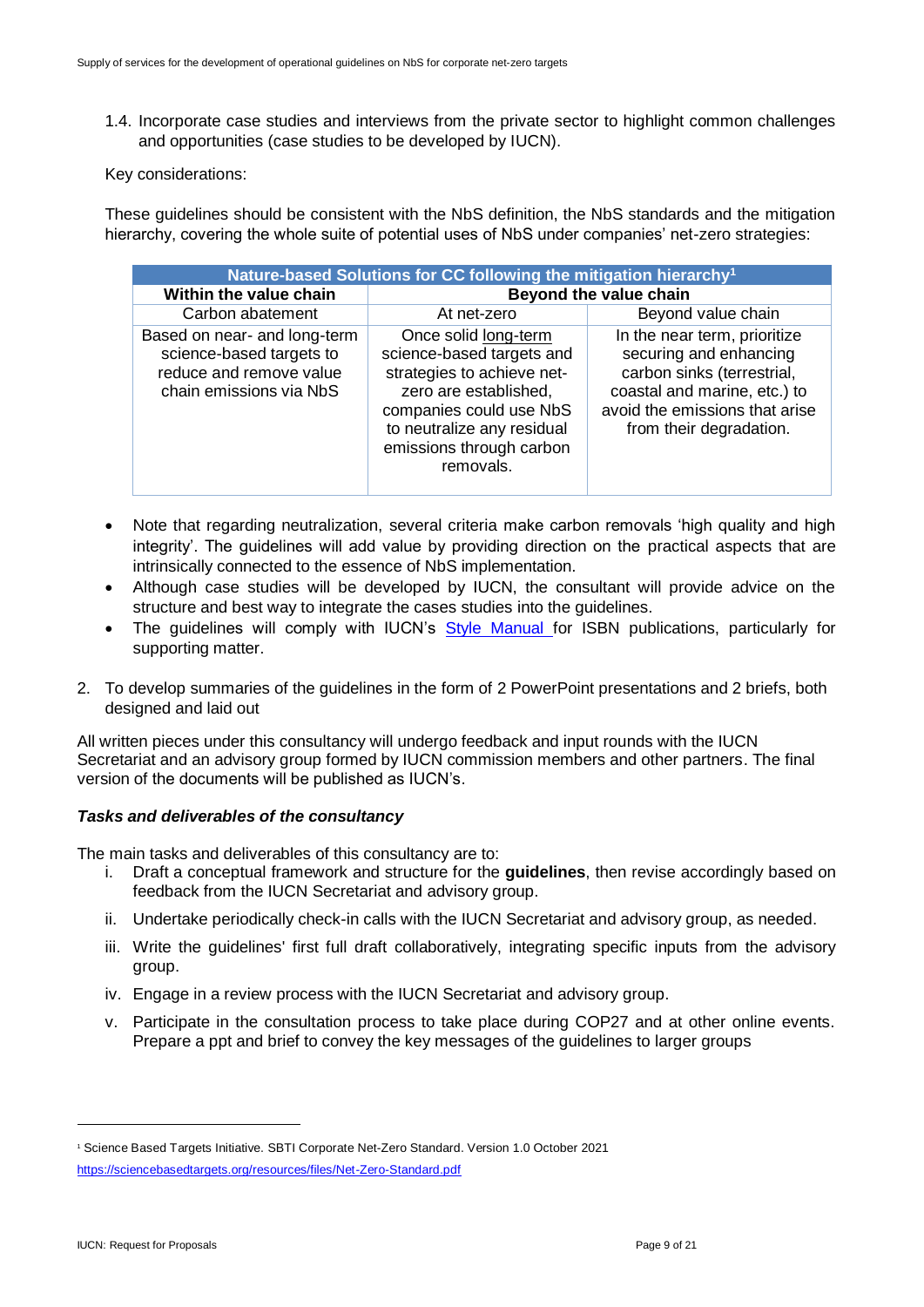- vi. Review and update the guidelines based on the public consultation as well as on the comments from the Publishing Board and generate a final version. The final version will include an executive summary.
- vii. Apply editing, design, layout, and proofreading to the guidelines.
- viii. Develop final versions of a ppt and brief.

#### *Contract duration and implementation*

The consultancy is from July 15<sup>th</sup> 2022 to January 31<sup>st</sup> 2023

#### *Indicative timeframe*

| Deliverable                      |  | Julv<br>August |  |  | September |  |  |  |  | October |  |  | November |  |  |  | December |  |  |  | Januarv |  |  |  |  |  |  |
|----------------------------------|--|----------------|--|--|-----------|--|--|--|--|---------|--|--|----------|--|--|--|----------|--|--|--|---------|--|--|--|--|--|--|
|                                  |  |                |  |  |           |  |  |  |  |         |  |  |          |  |  |  |          |  |  |  |         |  |  |  |  |  |  |
| Conceptual framework             |  |                |  |  |           |  |  |  |  |         |  |  |          |  |  |  |          |  |  |  |         |  |  |  |  |  |  |
| Guidelines 1 <sup>st</sup> draft |  |                |  |  |           |  |  |  |  |         |  |  |          |  |  |  |          |  |  |  |         |  |  |  |  |  |  |
| Feedback 1 <sup>st</sup> round   |  |                |  |  |           |  |  |  |  |         |  |  |          |  |  |  |          |  |  |  |         |  |  |  |  |  |  |
| Guidelines 2 <sup>nd</sup> draft |  |                |  |  |           |  |  |  |  |         |  |  |          |  |  |  |          |  |  |  |         |  |  |  |  |  |  |
| Ppt and brief                    |  |                |  |  |           |  |  |  |  |         |  |  |          |  |  |  |          |  |  |  |         |  |  |  |  |  |  |
| Peer review process              |  |                |  |  |           |  |  |  |  |         |  |  |          |  |  |  |          |  |  |  |         |  |  |  |  |  |  |
| Consultation & events            |  |                |  |  |           |  |  |  |  |         |  |  |          |  |  |  |          |  |  |  |         |  |  |  |  |  |  |
| Guidelines 3rd draft             |  |                |  |  |           |  |  |  |  |         |  |  |          |  |  |  |          |  |  |  |         |  |  |  |  |  |  |
| <b>IUCN's Pub Committee</b>      |  |                |  |  |           |  |  |  |  |         |  |  |          |  |  |  |          |  |  |  |         |  |  |  |  |  |  |
| Design, layout,                  |  |                |  |  |           |  |  |  |  |         |  |  |          |  |  |  |          |  |  |  |         |  |  |  |  |  |  |
| proofread                        |  |                |  |  |           |  |  |  |  |         |  |  |          |  |  |  |          |  |  |  |         |  |  |  |  |  |  |
| Final PPt and brief              |  |                |  |  |           |  |  |  |  |         |  |  |          |  |  |  |          |  |  |  |         |  |  |  |  |  |  |

#### *Consultancy fees*

The guidance budget to carry out this consultancy is Euro 53,000. Financial proposals will be evaluated based on adequate justification.

#### *Proposal content*

Applicants should submit a technical proposal that includes:

- A proposed conceptual framework and outline that includes a description of each section.
- Work plan.
- Indicate the number of days they expect to spend on each of the tasks and deliverables.
- CVs of team members
- Examples of and references for similar previous work

Applicants should also submit a financial proposal with a proposed budget with costs broken by deliverables.

#### *Coordination and approval*

Adriana Vidal, Senior Forest Policy Officer from the Climate Change Team will coordinate the implementation of this consultancy.

#### *Consultant's Requirements*

- Internationally recognized experts with published high-quality products on complex issues connected to Nature-based Solutions, corporate net-zero strategies and carbon markets.
- Experience working with companies and private sector entities on climate action.
- Strong communications abilities across cultures, disciplines and regions.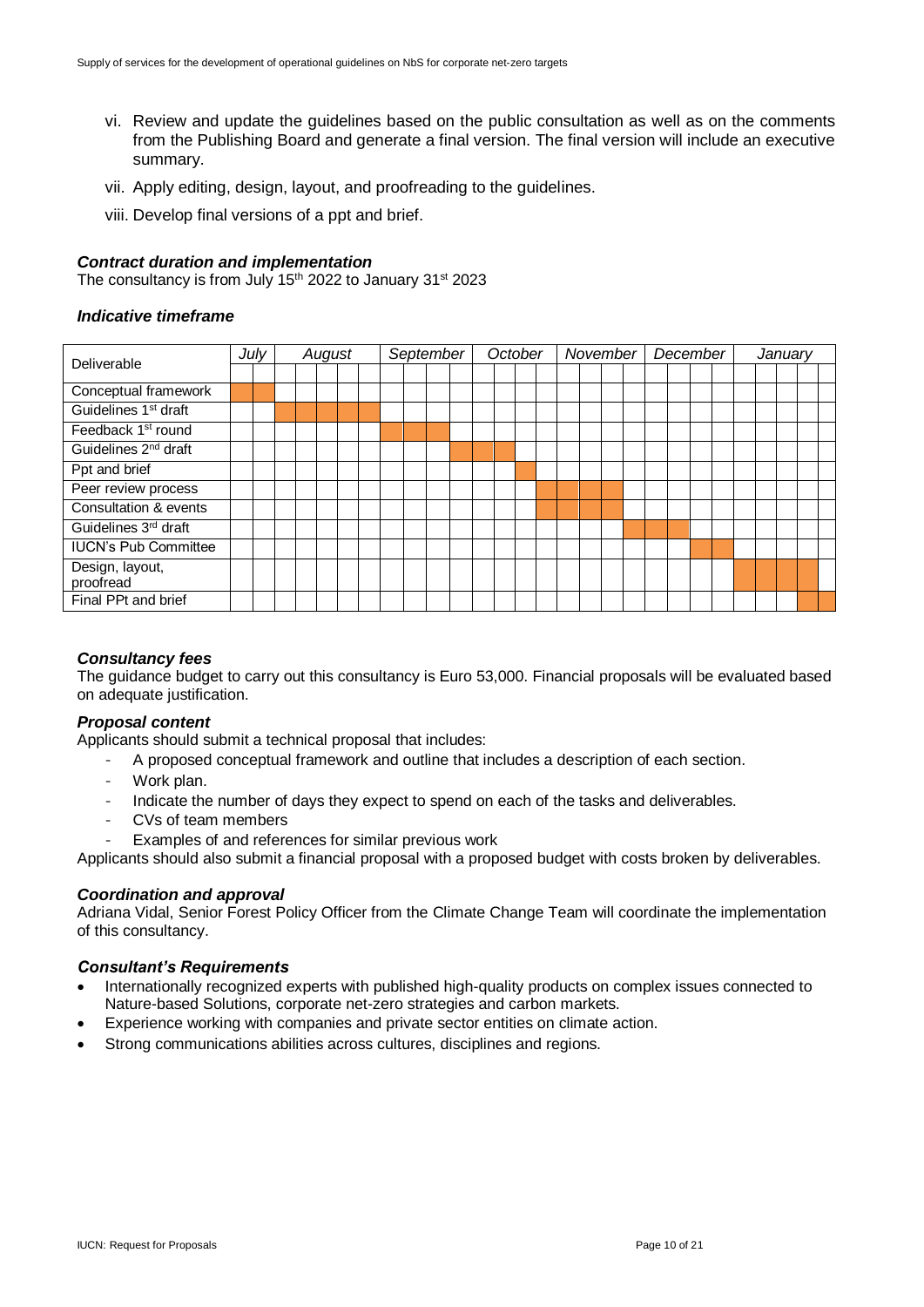| Attachment 2          |                                                                                                                                                                                              |
|-----------------------|----------------------------------------------------------------------------------------------------------------------------------------------------------------------------------------------|
|                       | DECLARATION in relation to RfP IUCN-22-06-P04250-1                                                                                                                                           |
|                       | I, the undersigned, hereby confirm that I am an authorised representative of the following organisation:<br>Registered Name of Organisation (the "Organisation"): __________________________ |
|                       |                                                                                                                                                                                              |
| Year of Registration: |                                                                                                                                                                                              |

I hereby authorise IUCN to store and use the information included in the attached Proposal for the purpose of evaluating Proposals and selecting the Proposal IUCN deems the most favourable. I acknowledge that IUCN is required to retain the Proposal in its entirety for 10 years after then end of the resulting contract and make this available to internal and external auditors and donors as and when requested.

Where the Proposal includes Personal Data as defined by the European Union's General Data Protection Regulation (GDPR), I confirm that the Organisation has been authorised by each Data Subject to share this Data with IUCN for the purposes stated above.

I further confirm that the following statements are correct:

- 1. The Organisation is duly registered in accordance with all applicable laws.
- 2. The Organisation is fully compliant with all its tax and social security obligations.
- 3. The Organisation and its staff and representatives are free of any real or perceived conflicts of interest with regards to IUCN and its Mission.
- 4. The Organisation agrees to declare to IUCN any real or perceived emerging conflicts of interests it or any of its staff and representatives may have concerning IUCN. The Organisation acknowledges that IUCN may terminate any contracts with the Organisation that would, in IUCN sole discretion, be negatively affected by such conflicts of interests.
- 5. None of the Organisation's staff has ever been convicted of grave professional misconduct or any other offence concerning their professional conduct.
- 6. Neither the Organisation nor any of its staff and representatives have ever been convicted of fraud, corruption, money laundering, supporting terrorism or involvement in a criminal organisation.
- 7. The Organisation acknowledges that engagement by itself or any of its staff in fraud, corruption, money laundering, supporting terrorism or involvement in a criminal organisation will entitle IUCN to terminate any and all contracts with the Organisation with immediate effect.
- 8. The Organisation is a going concern and is not bankrupt or being wound up, is not having its affairs administered by the courts, has not suspended business activities, is not the subject of proceedings concerning those matters, or in any analogous situation arising from a similar procedure provided for in national legislation or regulations.
- 9. The Organisation complies with all applicable environmental regulatory requirements or other legal requirements relating to sustainability and environmental protection.
- 10. The Organisation is not included in the UN Security Council Sanctions List, EU Sanctions Map, US Office of Foreign Assets Control Sanctions List, or the World Bank listing of ineligible firms and individuals. The Organisation agrees that it will not provide direct or indirect support to firms and individuals included in these lists.
- 11. The Organisation has not been, is not, and will not be involved or implicated in any violations of Indigenous Peoples' rights, or injustice or abuse of human rights related to other groups or individuals, including forced evictions, violation of fundamental rights of workers as defined by the International Labour Organization's (ILO) Declaration on the Fundamental Principles and Rights at Work, child labour, sexual exploitation, sexual abuse, or sexual harassment.

\_\_\_\_\_\_\_\_\_\_\_\_\_\_\_\_\_\_\_\_\_\_\_\_\_\_\_\_\_\_\_\_\_\_\_\_\_\_\_\_\_\_\_\_\_\_\_\_\_\_\_\_\_\_

<sup>&</sup>lt;Date and Signature of authorised representative of the Proposer>

<sup>&</sup>lt; Name and position of authorised representative of the Proposer >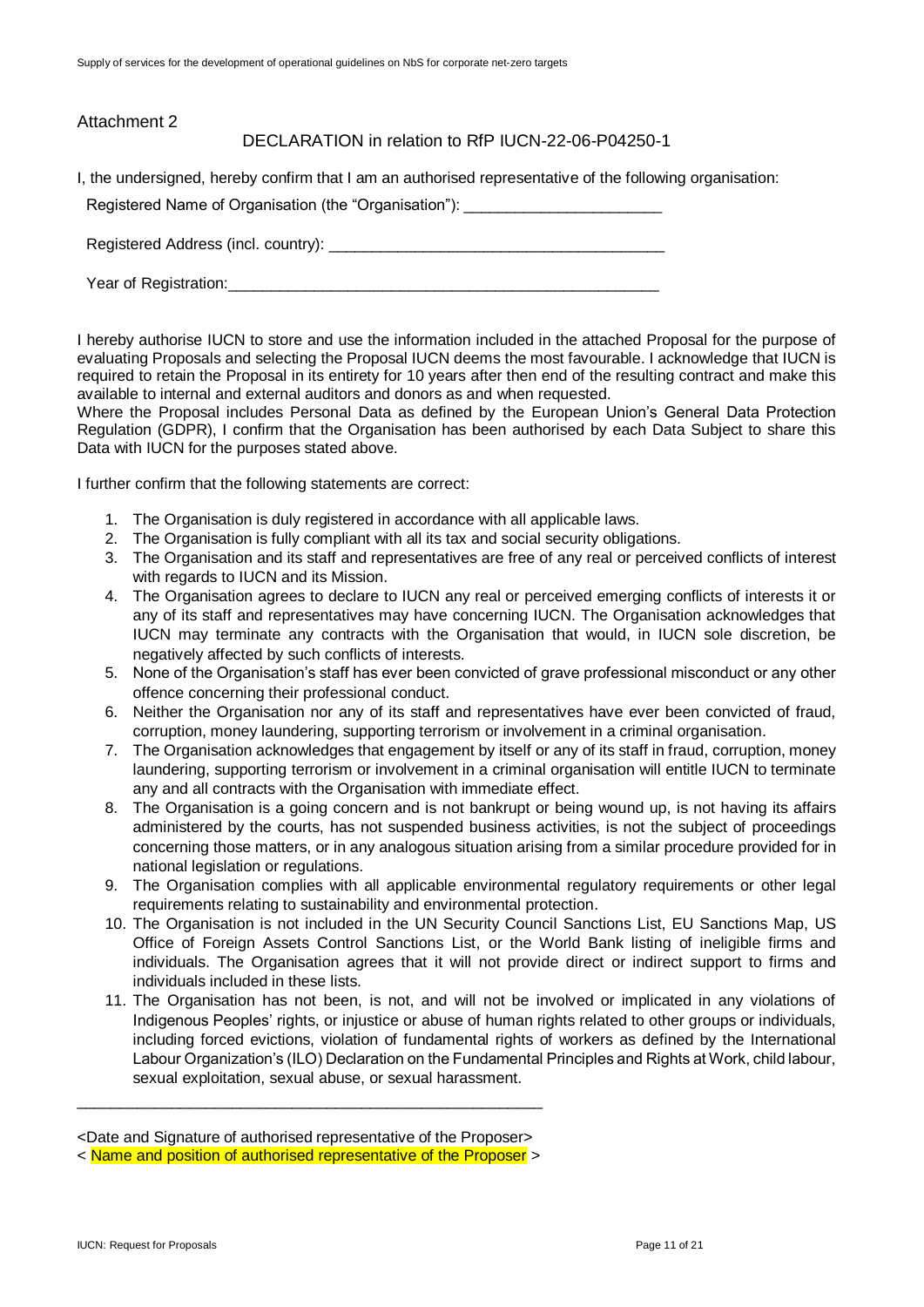#### Attachment 3 *Contract Template*

Below is the proposed Contract for the development of operational guidelines on NbS for corporate net-zero targets. IUCN reserves the right to amend the proposed Contract prior to signature but, in submitting a Proposal, Proposers acknowledge that this is a standard IUCN contract template and will only be amended at IUCN's discretion.

| <b>CONTRACT REFERENCE NUMBER</b> |  |
|----------------------------------|--|
| <b>PROJECT NUMBER</b>            |  |
| <b>AWARD NUMBER</b>              |  |

#### **CONSULTANCY AGREEMENT** (the **"Agreement"**)

#### **between**

**IUCN, International Union for Conservation of Nature and Natural Resources**, an international association established under the laws of Switzerland, with its World Headquarters located at Rue Mauverney 28, 1196 Gland, Switzerland (hereafter "**IUCN**"),

**and**

**[name of other party]**, domiciled at [address], [country] (hereafter "**Consultant")**

IUCN and the Consultant shall be referred to herein individually as a "Party" and together as the "Parties".

#### **PREAMBLE**

**Whereas** the mission of IUCN is to influence, encourage and assist societies throughout the world to conserve the integrity and diversity of nature and to ensure that any use of natural resources is equitable and ecologically sustainable;

[OPTION 1] **Whereas** IUCN has received a donation from [name of the Donor] (hereafter the "Donor") to implement the Project [insert the name] (the "Project") and wishes to benefit from certain skills and abilities of the Consultant with the aim of providing IUCN with assistance and support in [describe the activities for which support is expected from Consultant].

[OPTION 2] **Whereas** IUCN wishes to obtain advisory and consulting services from the Consultant [for XXX or in the area of XXX] and the Consultant agrees to assist IUCN with such services under the terms and the conditions set forth in this Agreement.

**Whereas** the Consultant has represented to IUCN that it has the required expertise and experience;

**Now therefore** the Parties agree as follows:

#### **1. SERVICES**

1.1 The Consultant will [short description of the services] and perform the tasks and deliver the deliverables no later than the agreed deadline(s) as set out in the terms of reference attached as Annex I (the "Services").

1.2 IUCN reserves the right to request any reports (progress, financial or otherwise additional to those required under the Agreement), which could be considered to be reasonably required to evidence satisfactory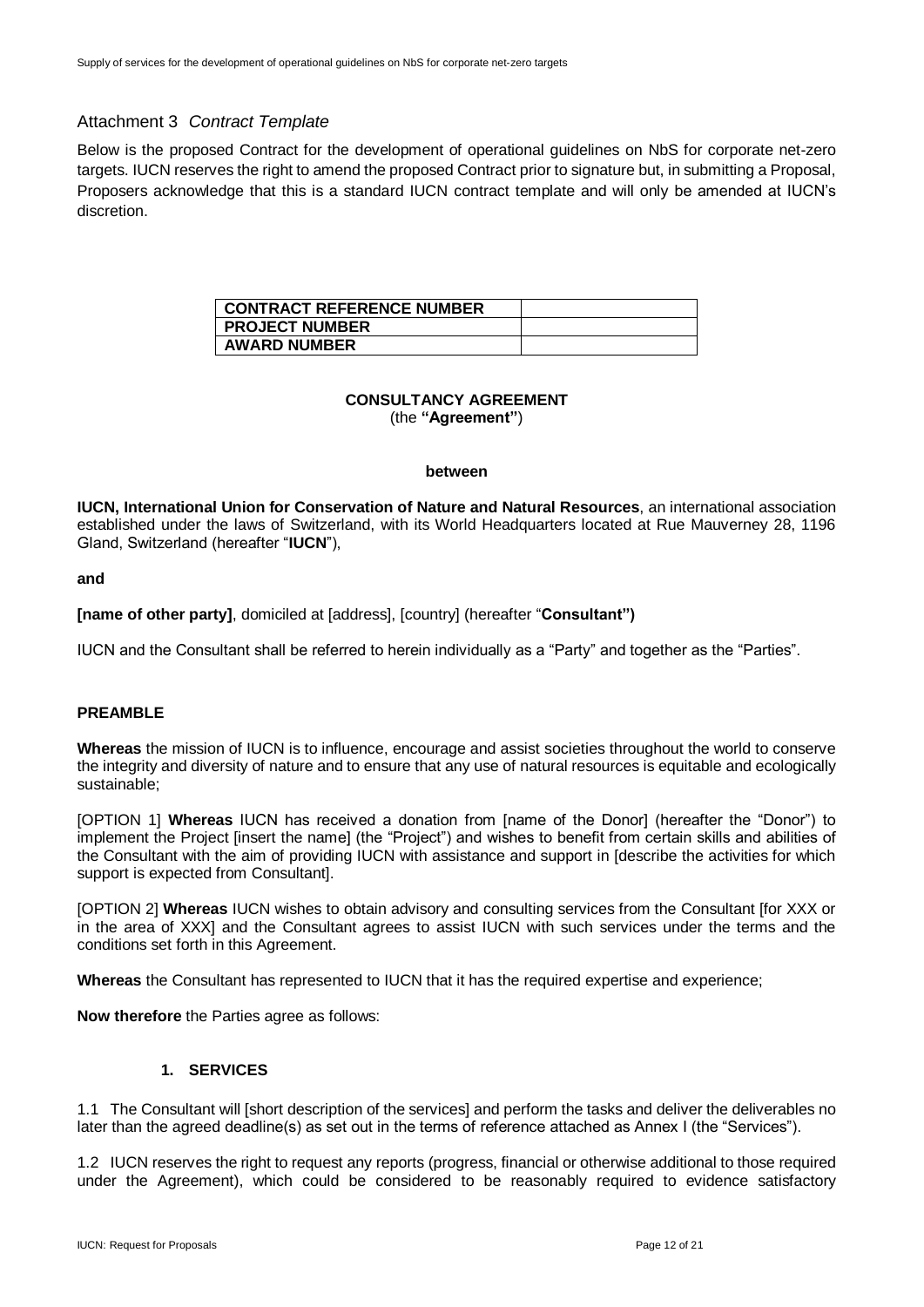performance under the Agreement. All financial records and other relevant documents relevant to or pertaining to this Agreement may be subject to inspection and/or audit at the discretion of IUCN or of the Donor. The Consultant agrees to allow IUCN or Donor's auditor(s) access to such records during normal business hours and to allow interviews of any employees who might reasonably have information related to such records. In the event of inspection or audit, IUCN or Donor shall provide the Consultant reasonable prior written notice.

1.3 The Consultant shall not subcontract the Services to third parties without the prior written consent of IUCN. However, the Consultant may under his/her own responsibility use the services of others provided such services are of an auxiliary or clerical nature.

#### **2. TERM**

This Agreement comes into effect on [date] [or] [upon its signature by both Parties] (the "Effective Date") and will expire on [date] (the "Expiration Date").

## **3. INDEPENDENT STATUS**

3.1 The Consultant acknowledges that he/she is engaged as an independent contractor and shall perform under his/her sole responsibility. Nothing in this Agreement shall render the Consultant an employee, agent or partner of IUCN and the Consultant will not hold himself/herself out as such.

3.2 The Consultant shall have no authority to enter into contracts or to incur any other legally binding commitment on behalf of IUCN.

3.3 The Consultant shall not hold himself/herself out or permit himself/herself to be held out as having authority to do or say anything on behalf of or in the name of IUCN.

#### **4. OBLIGATIONS**

4.1 The Consultant shall carry out his/her duties in an expert and diligent manner and to the best of his ability; he/she shall promptly and faithfully comply with all lawful and reasonable requests which may be made by the IUCN Contact Person.

4.2 The Consultant shall give written or oral advice or information regarding the execution of the Services as and when required by IUCN.

4.3 In the case of illness, accident or a case of Force Majeure as described under clause 16.3 preventing him/her from performing the Services, the Consultant shall promptly notify IUCN in writing of such impediment.

#### **5. REMUNERATION**

5.1 As full remuneration for the services performed under the terms of this Agreement, IUCN shall pay the Consultant a fixed and firm lump sum of [**currency/amount in numbers (amount spelled out in letters)**] ("the Remuneration") based on [number of days] days of work at a daily rate of [daily rate] as follows:

5.1.1 A first instalment of [currency/amount in numbers (amount spelled out in letters)] corresponding to 30% of the Remuneration upon receipt of a signed copy of this Agreement together with a first invoice;

5.1.2 A second instalment of [currency/amount in numbers (amount spelled out in letters)] corresponding to 30% of the Remuneration upon delivery and IUCN written acceptance of [please indicate what task(s)/deliverable(s) will trigger payment] and presentation of the corresponding invoice; and

5.1.3 A third and last instalment of [currency/amount in numbers (amount spelled out in letters)] corresponding to remaining 40% of the Remuneration upon satisfactory and timely completion and IUCN written acceptance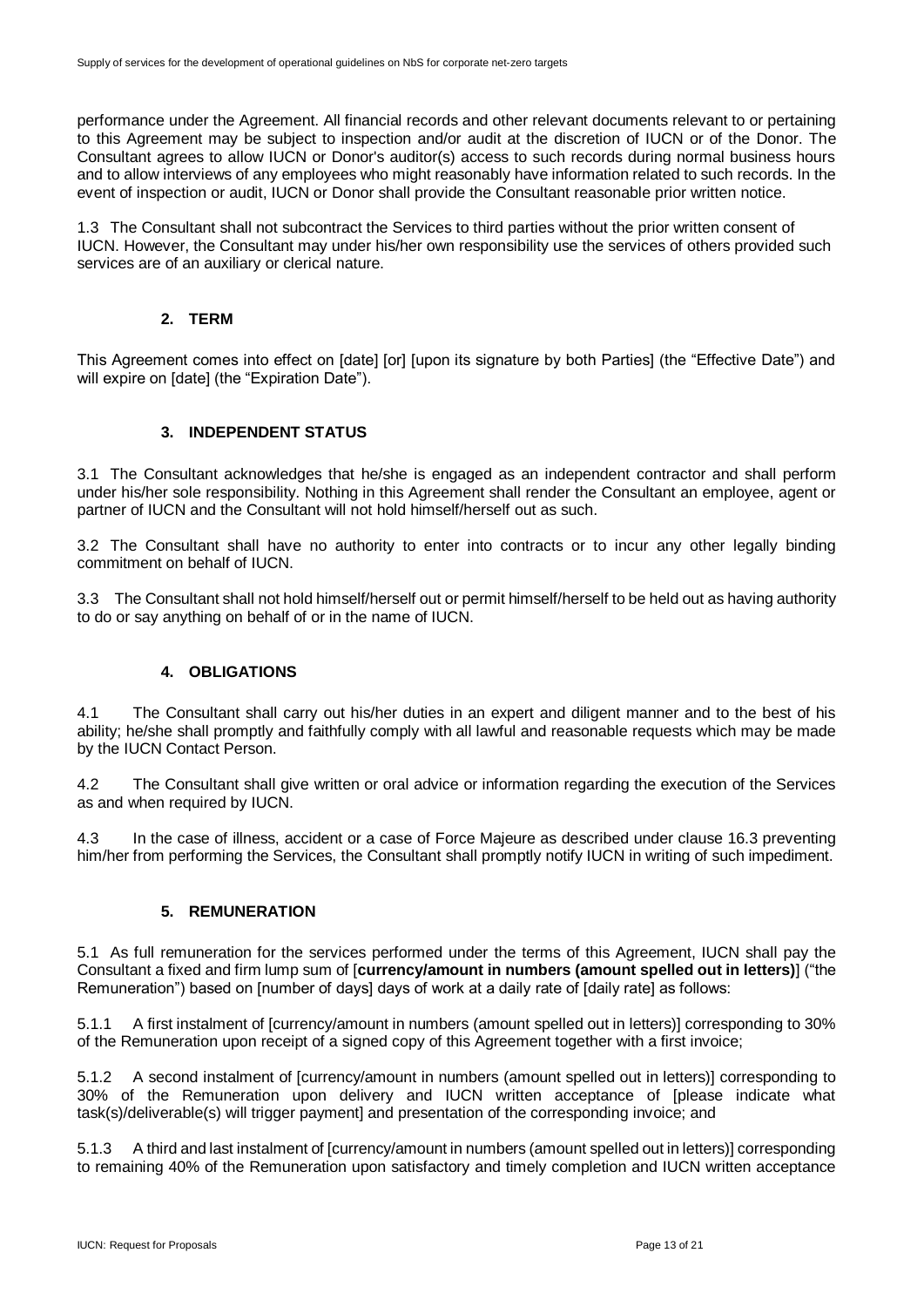of all Services as specified in Annex I. The final invoice must be submitted no later than [insert the no. of days e.g. 30 days] after IUCN's written acceptance of all Services or after the contract end date whichever is later.

5.2 The Consultant must submit a valid invoice quoting the Contract Reference Number and number of the instalment for each payment to be made.

5.3 If the tasks defined in the Agreement are not fulfilled to the satisfaction of IUCN within the requested time limit, IUCN reserves the right to withhold any further payments and recuperate any funds already paid for unfulfilled Services.

5.4 IUCN shall make payments to the Consultant's bank account (to be opened in the name of the Consultant in the place where Consultant is established or where the Services are provided) as follows:

Complete Account name: [xxx] Account type and currency: [xxx] Bank name: [xxx] Bank address: [xxx] Account No.: [xxx] SWIFT Code or other bank routing code: [xxx] IBAN No: [xxx]

5.5 The Consultant shall bear bank charges for international wire-transfers (namely from the Consultant's bank or any intermediary banks) associated with any transfer of funds that IUCN may make hereunder.

5.6 Funds that remain unused at the Expiration Date or termination date of this Agreement must be returned to IUCN within sixty (60) days following either of such dates, as applicable.

#### **6. TRAVEL EXPENSES**

6.1 Travel expenses in connection with this Agreement shall not exceed [currency/amount in numbers] [(currency and amount in words)]. All travel has to be approved in writing (email accepted) by the IUCN Contact Person before any reservation is made.

6.2 The IUCN Travel Policy and Procedures for Non-Staff for Non-Staff shall apply to all travel expenses and is available at [https://www.iucn.org/corporate/finance/procurement/iucn-travel-policy.](https://www.iucn.org/corporate/finance/procurement/iucn-travel-policy)

6.3 A financial report with receipts (e.g. transportation, accommodation, meals and incidentals) must be submitted in the currency of the Agreement to the IUCN Contact Person in order for reimbursement to be made.

#### **7. CONSULTANT'S WARRANTIES AND UNDERTAKINGS**

7.1 The Consultant undertakes to IUCN that he/she will duly pay the tax and national insurance contributions (such as but not limited to contributions to the social security system) which are due from him/her whether in Switzerland or elsewhere in relation to the payments to be made to him/her by IUCN pursuant to this Agreement.

7.2 The Consultant warrants that his/her performance of the Services under the terms of this Agreement will not infringe on the rights of any third party or cause him/her to be in breach of any obligation towards a third party.

7.3 The Consultant shall maintain at its sole expense liability and any other relevant insurance covering the performance of this Agreement. IUCN may require the Consultant to provide a certificate of insurance evidencing such coverage.

7.4 The Consultant represents and warrants that no part of the Remuneration shall be provided to, or used to support, individuals and organizations associated with terrorism as identified on any sanction list published by the European Union, the United States Government, the United Nations Security Council or other relevant agency or body.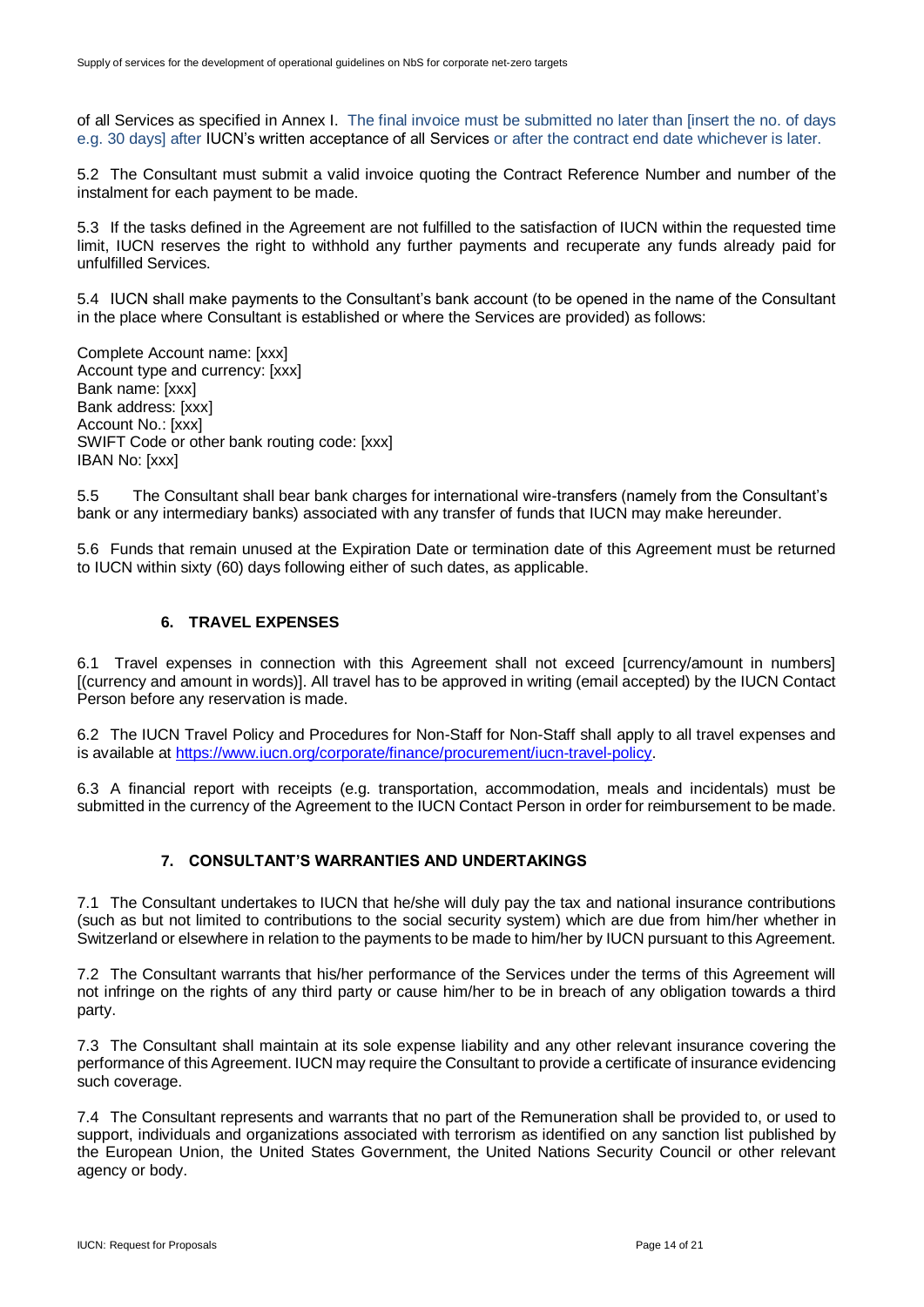## **8. CONFIDENTIALITY**

8.1 The Consultant will not disclose or use, at any time during or subsequent to this Agreement, any confidential information of IUCN or any other non-public information relating to the business, financial, technical or other affairs of IUCN except as required by IUCN in connection with the Consultant's performance of this Agreement or as required by law. In particular, but without prejudice to the generality of the foregoing, the Consultant shall keep confidential all Intellectual Property and know-how disclosed to him/her by IUCN, which becomes known to him/her during the period of this Agreement or which he/she develops or helps to develop in providing the Services to IUCN.

8.2 The Consultant may communicate confidential information only to those of its employees who are directly and necessarily involved in the performance of this Agreement or who are bound to the Consultant by obligations no less stringent as the ones mentioned in this Agreement.

#### 8.3 The Consultant shall:

8.3.1 not disclose to third parties (including news and social media) without express prior written consent of IUCN the contents of this Agreement and the results of work performed as part of the provision of the Services;

8.3.2 disclose know-how and other confidential information of IUCN which is provided by IUCN to the Consultant for the purpose of carrying out the Services only to those persons necessary to accomplish the Services and only to the extent necessary for the proper performances of the Services or to persons bound to the Consultant by obligations no less stringent as the ones mentioned in this Agreement.

8.4 The Consultant agrees to immediately notify IUCN in writing if he/she becomes aware of any disclosure in breach of the obligations of this clause 8. The Consultant shall be responsible for any breach of these obligations by its employees or subcontractors. The Consultant will take all steps necessary to prevent further disclosure.

## **9. PROPERTY OF RESULTS**

All notes, memoranda, correspondence, records, documents and other tangible items made by the Consultant in the course of providing the Services will be and remain at all times the property of IUCN. At any time, even after the termination of this Agreement, the Consultant shall, upon request, promptly deliver to IUCN all such tangible items which are in his/her possession or under his/her control and relate to IUCN, its business affairs and clients and/or the Services.

#### **10. INTELLECTUAL PROPERTY**

10.1 Intellectual Property rights are any and all rights and prerogatives, registered or not, arising from the Swiss and international legislation on the protection of notably patents, design, trademark, as well as know-how and trade secrets.

10.2 Pre-existing Intellectual Property ("Pre-existing Rights") of a Party means any rights, title and interests in, to and under any and Intellectual Property that have been conceived or developed by such Party prior to the Effective Date or that is conceived or developed by such a Party at any time wholly independently of the implementation of this Agreement. Subject to the rights and licenses expressly granted under this Agreement, each Party shall retain ownership of its Pre-existing Rights. The Consultant hereby grants to IUCN a nonexclusive, worldwide, perpetual, royalty free, sub-licensable license to use Pre-existing Rights incorporated in the Services. The Consultant shall ensure that it has obtained all the rights to use any Pre-existing Rights belonging to third parties that are necessary to implement this Agreement.

10.3 All Intellectual Property rights, including copyright, in the Services produced under this Agreement are vested in IUCN and the Consultant hereby assigns and agrees to assign to IUCN, with full title guarantee, all rights in and to any Intellectual Property resulting from the implementation of this Agreement for the full duration of such rights, including, without any limitations, the right to use, publish, license, translate, sell or distribute, privately or publicly, any item or part thereof wherever in the world enforceable.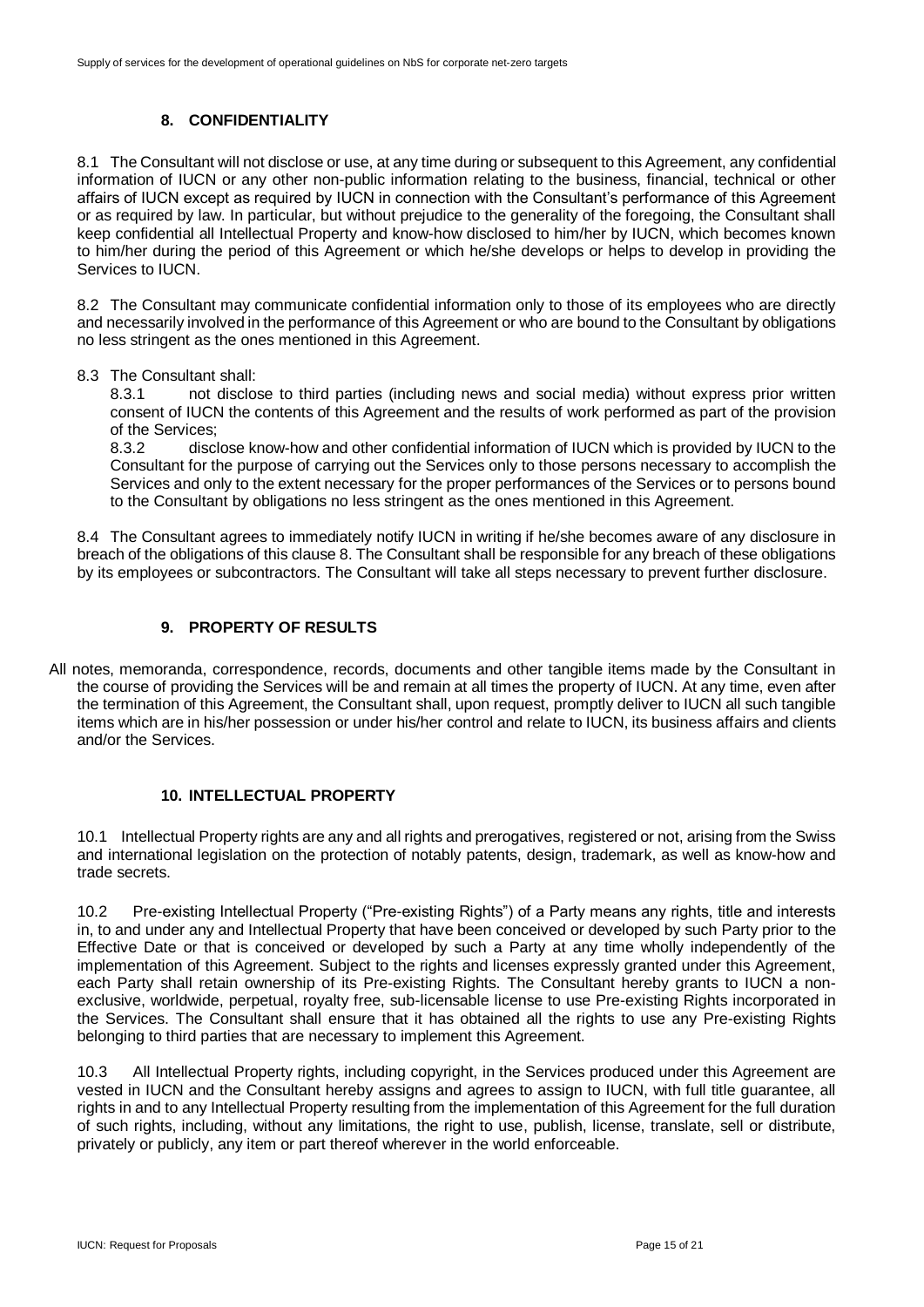10.4 The Consultant confirms that IUCN shall have all rights of development, manufacture, promotion, distribution and exploitation in relation to the projects undertaken and products developed in the course of the provisions of the Services and the Intellectual Property created or arising from the provision of the Services.

10.5 Neither Party shall have the right to use the other Party's name, logo and/or other trademarks in any medium and for whatever purpose without the other Party's prior written consent in each instance of use.

#### **11. LIABILITY AND INDEMNITY**

11.1 The Consultant agrees to indemnify and hold IUCN harmless from any and all losses and damages that IUCN may incur as a result of Consultant's actions or omissions in rendering the Services or the breach of any of the Consultant's obligations contained in this Agreement.

## **12. COMMUNICATION AND NOTICES**

All correspondence and notices in connection with the implementation of this Agreement must be directed as follows:

| <b>IUCN Contact Person</b>      | <b>Consultant Contact Details</b> |
|---------------------------------|-----------------------------------|
| [name]                          | [name]                            |
| [title]                         | [title]                           |
| [name of IUCN Programme/Office] | [name of IUCN Programme/Office]   |
| [address]                       | [address]                         |
| [phone]                         | [phone]                           |
| [email]                         | [email]                           |
|                                 |                                   |

In case the Contact Person is being changed, the authorized representative of each Party shall notify the other Party in writing (email accepted).

#### **13. ETHICS, FRAUD AND CORRUPTION**

13.1 The Consultant shall comply with the principles and expected standards of conduct equivalent to those stipulated in Section 4 of the Code of Conduct and Professional Ethics for the Secretariat, available at https://www.iucn.org/downloads/code of conduct and professional ethics.pdf, which by signing this Agreement, the Consultant confirms it has reviewed and accepted.

13.2 The Consultant shall take all necessary measures to prevent any situation where the impartial and objective implementation of the Agreement is compromised for reasons involving economic interest, political or national affinity, family or emotional ties or any other shared interest.

13.3 The Consultant represents and warrants that there are no potential or actual conflicts of interest in relation to the implementation of this Agreement. If, during the course of this Agreement, the Consultant becomes aware of facts which constitute or may give rise to a conflict of interest, the Consultant shall promptly inform the IUCN Contact Person in clause 12.1 in writing, without delay. The Consultant shall immediately take all the necessary steps to rectify this situation. IUCN reserves the right to verify that the measures taken are appropriate and may require additional measures to be taken within a specified deadline.

13.4 The Consultant shall take all necessary precautions to avoid fraud and corrupt practices in implementing this Agreement. The Consultant shall comply with the standards of conduct equivalent to those stipulated in IUCN's Anti-fraud Policy, available at [https://www.iucn.org/downloads/anti\\_fraud\\_policy.pdf,](https://www.iucn.org/downloads/anti_fraud_policy.pdf) which by signing this Agreement, the Consultant confirms it has reviewed and accepted.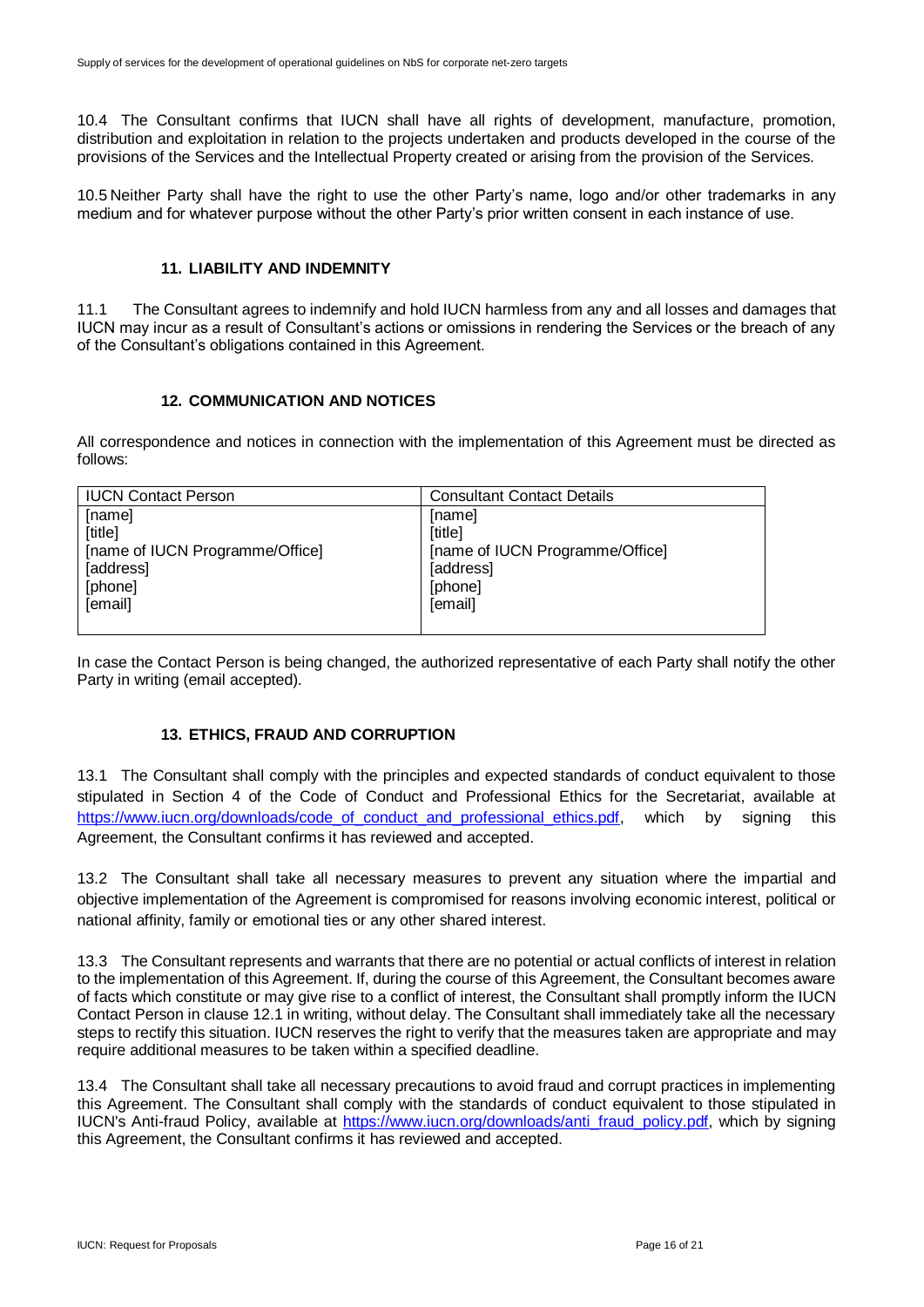13.5 The Consultant shall cooperate fully in any investigations linked to events under this clause which may be carried out by IUCN and/or the Donor and shall give access to all records (and to its staff if applicable) in the event that this is needed to support investigations of complaints of fraud or corruption. IUCN reserves the right to take necessary legal action and/or terminate the Agreement in accordance with clause 16 if it determines that any fraud, corruption and/or unethical behaviour has occurred. Any repayment claim may also include interest, investment income or any other financial gain obtained as a result of the fraud.

## **14. POLICY ON THE PROTECTION FROM SEXUAL EXPLOITATION, SEXUAL ABUSE, AND SEXUAL HARASSMENT (SEAH POLICY)**

The Consultant will comply with the principles and standards of protection equivalent to those stipulated in the SEAH Policy available at https://www.iucn.org/sites/dev/files/seah\_revised\_version\_2020apr27.pdf

# **15. PROCESSING OF PERSONAL DATA**

15.1 Personal Data is any information relating to an identified or identifiable individual, unless otherwise defined under applicable law. The Parties commit themselves to respect applicable data protection laws and regulations and process Personal Data in accordance with the terms of this Agreement.

15.2 IUCN may share Personal Data of the Consultant with the Donor and other IUCN partners strictly involved in the implementation of the Project. The Consultant will have the right of access its Personal Data and the right to rectify any such Personal Data held by IUCN. If the Consultant has any queries concerning the processing of Personal Data, it shall address them to IUCN using the online form located at (https://portals.iucn.org/dataprotection/requestform).

15.3 IUCN may in the course of performance of this Agreement provide the Consultant with Personal Data. The Consultant shall limit access and use of Personal Data to that strictly necessary for the performance of this Agreement and shall adopt all appropriate technical and organizational security measures necessary to preserve the strictest confidentiality and limit access to Personal Data.

15.4 Where the Consultant engages another processor for carrying out specific processing activities on behalf of IUCN, the same data protection obligations as set out in this Agreement and the applicable law shall be imposed on that other processor by way of an agreement. Where that other processor fails to fulfil its data protection obligations, the Consultant shall remain fully liable to IUCN for the performance of that other processor's obligations.

15.5 Where Personal Data is transferred to a country that has not been deemed to provide an adequate level of protection for Personal Data or to an International Organization within the meaning of Regulation (EU) 2016/679, the Consultant shall ensure that appropriate safeguards in accordance with applicable law are provided.

15.6 The Consultant shall promptly, and in any case within twenty-four (24) hours inform IUCN through the online form located at (https://portals.iucn.org/dataprotection/requestform), if it determines and/or discloses to a competent public authority and/or affected data subjects that a Personal Data breach has occurred.

## **16. TERMINATION**

#### 16.1 Termination for cause

16.1.1 IUCN reserves the right to terminate this Agreement in whole or in part, upon written notice with immediate effect in the event that the Consultant: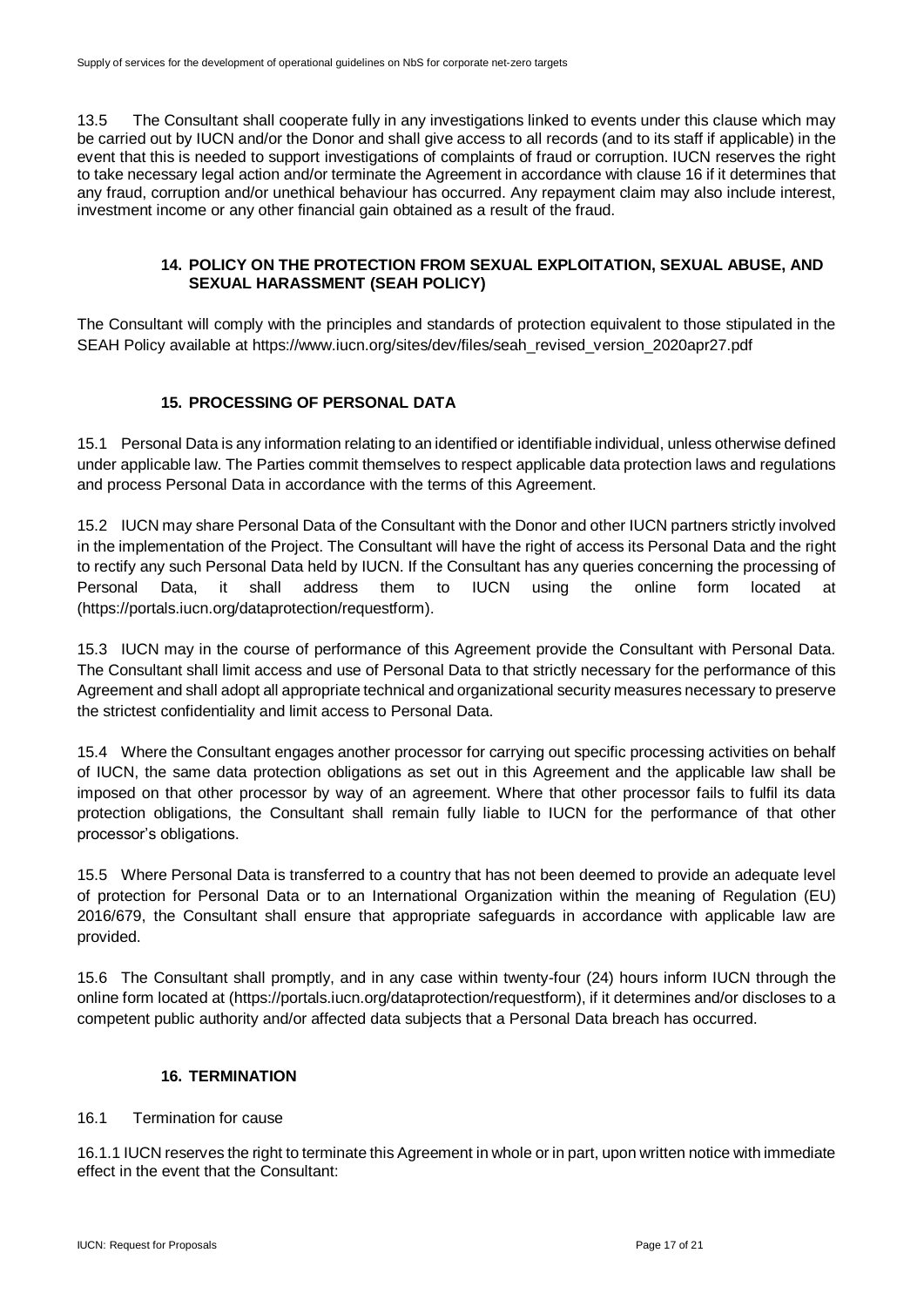i.has falsified or provided inaccurate, incomplete or misleading information in any documentation provided to IUCN;

ii.defaults in carrying out any of its obligations under this Agreement;

iii.has engaged in illegal acts, including, without limitation fraudulent or corrupt actions as defined in Code of Conduct and Professional Ethics for the Secretariat and IUCN's Anti-fraud Policy (hereafter referred to as a "Fraud");

16.1.2 If it is determined that the Consultant has committed Fraud in competing for or in the performance of this Agreement, all expenditures incurred under this Agreement shall be undue and the Consultant shall promptly reimburse IUCN for all expenditures incurred in the performance of this Agreement.

#### 16.2 Termination for lack of Donor funds

IUCN shall have the right to terminate this Agreement with immediate effect and without any liability for damages to the Consultant in case the agreement between IUCN and the Donor is terminated and/or the Remuneration funds become unavailable to IUCN.

#### 16.3 Termination for force majeure

16.3.1 The performance of this Agreement by either Party is subject to acts of God, war, government regulations, epidemics, pandemics, disaster, strikes (excluding strikes of respective Parties' personnel), civil disorders, curtailment of transportation facilities, or other emergencies making it illegal or impossible for either Party to perform its obligations ("Force Majeure Event"). The Party subject to a Force Majeure Event shall promptly notify the other Party of the occurrence and particulars of such Force Majeure Event, including how it impacts the performance of its obligations under this Agreement. The Party so affected shall use diligent efforts to avoid or remove such causes of non or delayed performance as soon as is reasonably practicable.

16.3.2 This Agreement may be terminated unilaterally without compensation for any one or more of the foregoing reasons by written notice from one Party to the other.

16.3.3 Notwithstanding the above, the Parties may agree to a suspension or an extension of the Agreement as deemed appropriate. Upon termination of the Force Majeure Event, the performance of the suspended Services shall without delay recommence.

16.3.4 The Party subject to the Force Majeure Event shall not be liable to the other Party for any damages arising out of or relating to the suspension or termination of Services by reason of the occurrence of a Force Majeure Event, provided such Party complies with all the requirements under this clause 16.3.

#### 16.4 Effects of Termination

In the event of termination under this clause, IUCN shall pay the Consultant any outstanding Remuneration in respect of Services performed by the Consultant up until the effective date of termination, it being understood that the total amount payable by IUCN to the Consultant shall not exceed the Remuneration stated in article 5 of the Agreement. The Consultant shall within thirty (30) days of termination, and at IUCN's request:

16.4.1 to the extent possible, complete the Services subject to the Remuneration made available until the date of termination and stop all ongoing activities;

16.4.2 refund to IUCN any advance payments received in excess of the total expenditure incurred as evidenced in the invoices submitted to IUCN,

16.4.3 reimburse IUCN for any expenditures made in breach of the terms of this Agreement; and

16.4.4 submit final technical and financial reports and any other materials, deliverables, works or other outputs created as at the date of termination under this Agreement.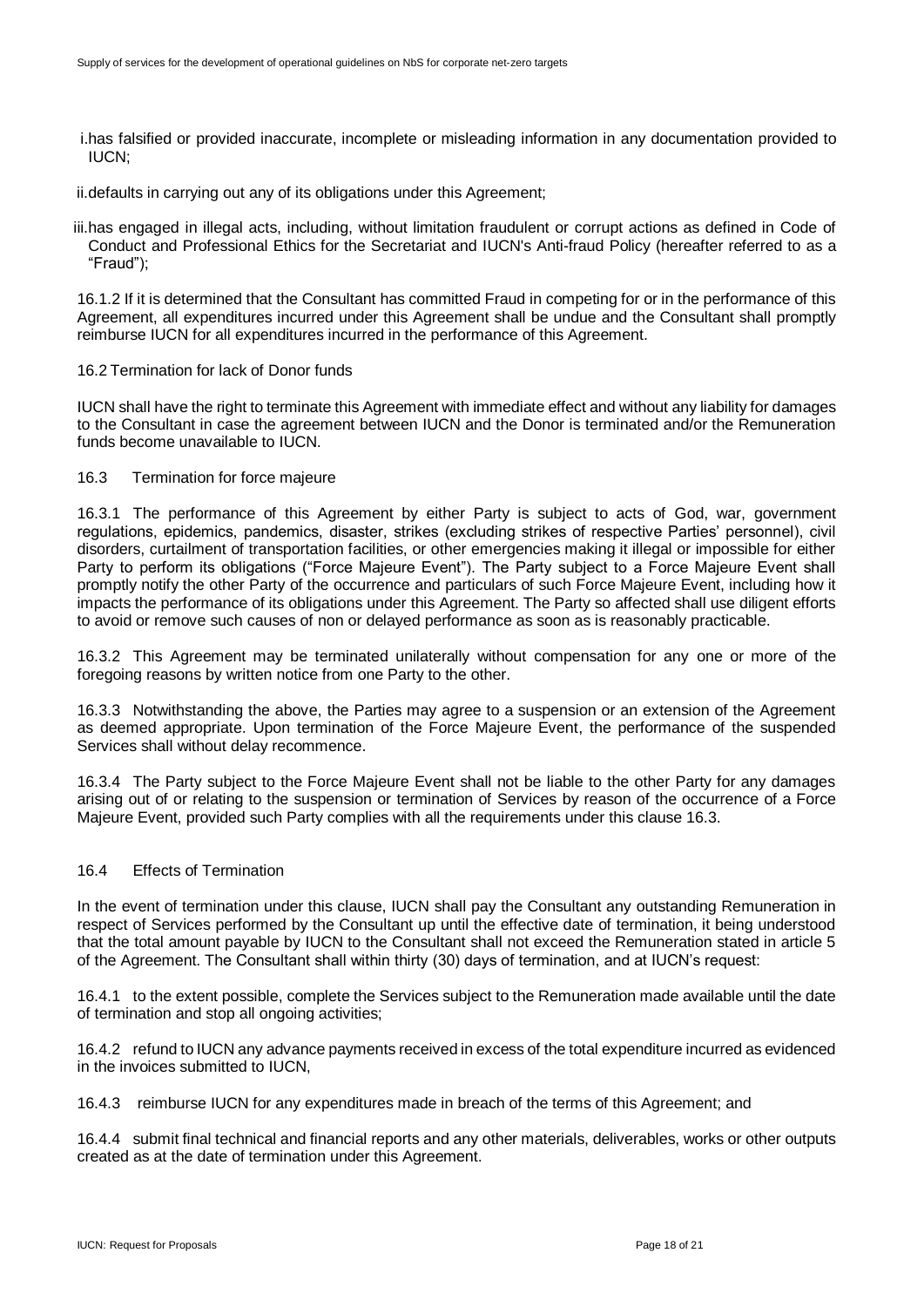#### **17. APPLICABLE LAW AND DISPUTE RESOLUTION**

17.1 The performance and interpretation of this Agreement will be subject exclusively to the laws of Switzerland, excluding its conflict of laws principles.

17.2 Any dispute arising out of or in relation with this Agreement that cannot be resolved amicably by the Parties or by way of mediation shall be submitted to the competent courts of Lausanne, Switzerland.

#### **18. GENERAL PROVISIONS**

18.1 This Agreement is the complete understanding between IUCN and the Consultant and replaces all other agreements and understandings in reference to the subject matter of this Agreement.

18.2 Any modification or amendment of this Agreement shall be in writing and shall become effective if and when signed by both Parties.

18.3 This Consultancy Agreement is non-exclusive. IUCN is free to consult other experts in the Consultant's field of specialization.

18.4 This Agreement is personal to IUCN and the Consultant, and neither Party may sell, assign or transfer any duties, rights or interests created under this Agreement without the prior written consent of the other.

18.5 Either Party waives all and any rights of set-off against any payments due hereunder and agrees to pay all sums due hereunder regardless of any set-off or cross claim.

18.6 All provisions that logically ought to survive termination of this Agreement shall survive.

This Agreement may be executed in counterparts, each of which shall be deemed to be an original, but all of which, taken together, shall constitute one and the same Agreement. The Parties agree that the signed counterparts may be delivered by e-mail in a ".pdf" format data file or electronic signature (e.g., DocuSign or similar electronic signature technology) and thereafter maintained in electronic form, and that in this case such signature shall create a valid and binding obligation of the party executing with the same force and effect as if such ".pdf" or electronic signature page were an original thereof.

**Signed on behalf of**:

| <b>IUCN, International Union for</b><br><b>Conservation of Nature and</b><br>Natural Resources | [full name of OTHER PARTY]   |
|------------------------------------------------------------------------------------------------|------------------------------|
|                                                                                                |                              |
| [Name of representative]                                                                       | [Name of representative]     |
| [Position of representative]                                                                   | [Position of representative] |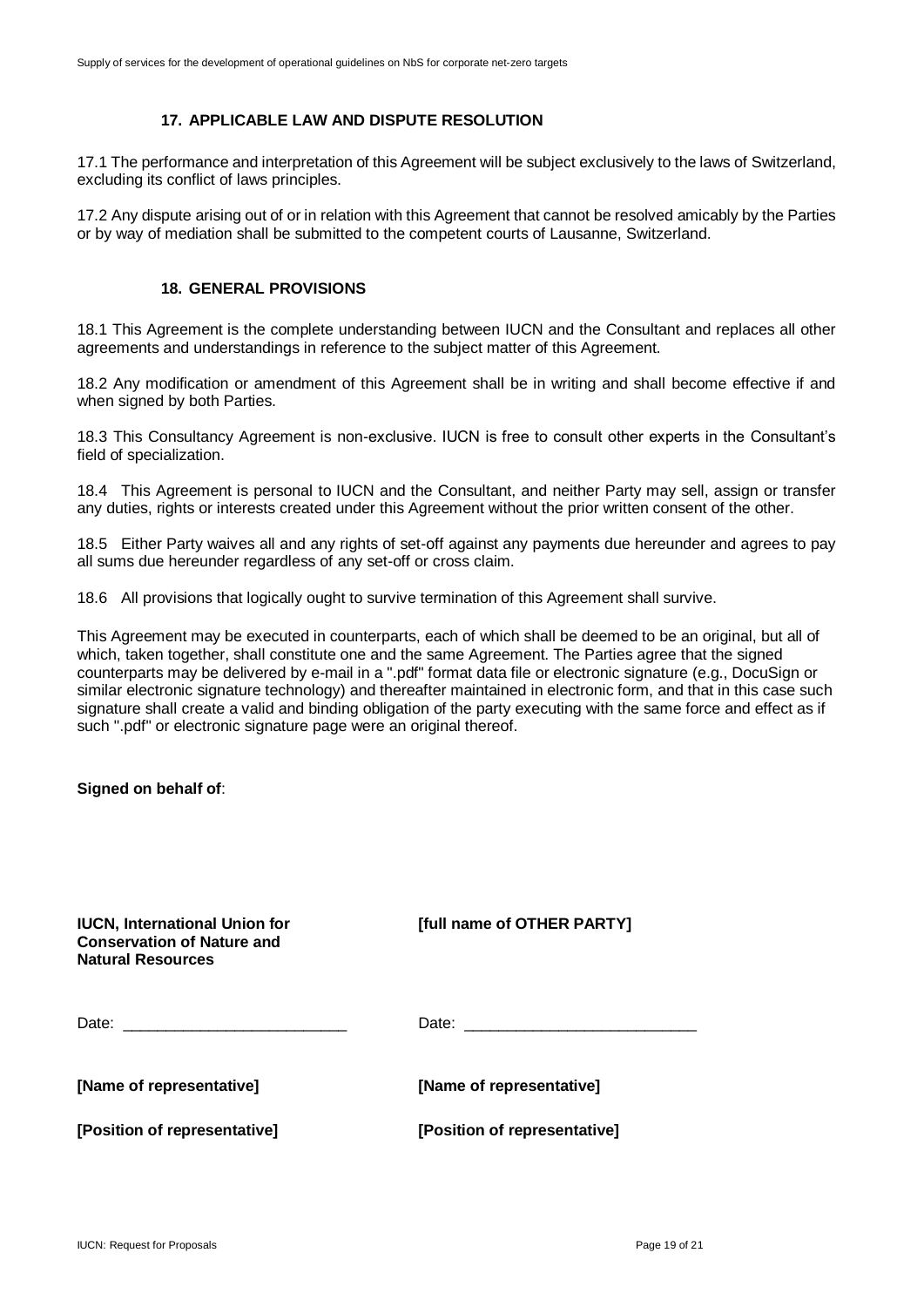## **ANNEXES**

## **[please list all annexes named in the Agreement]**